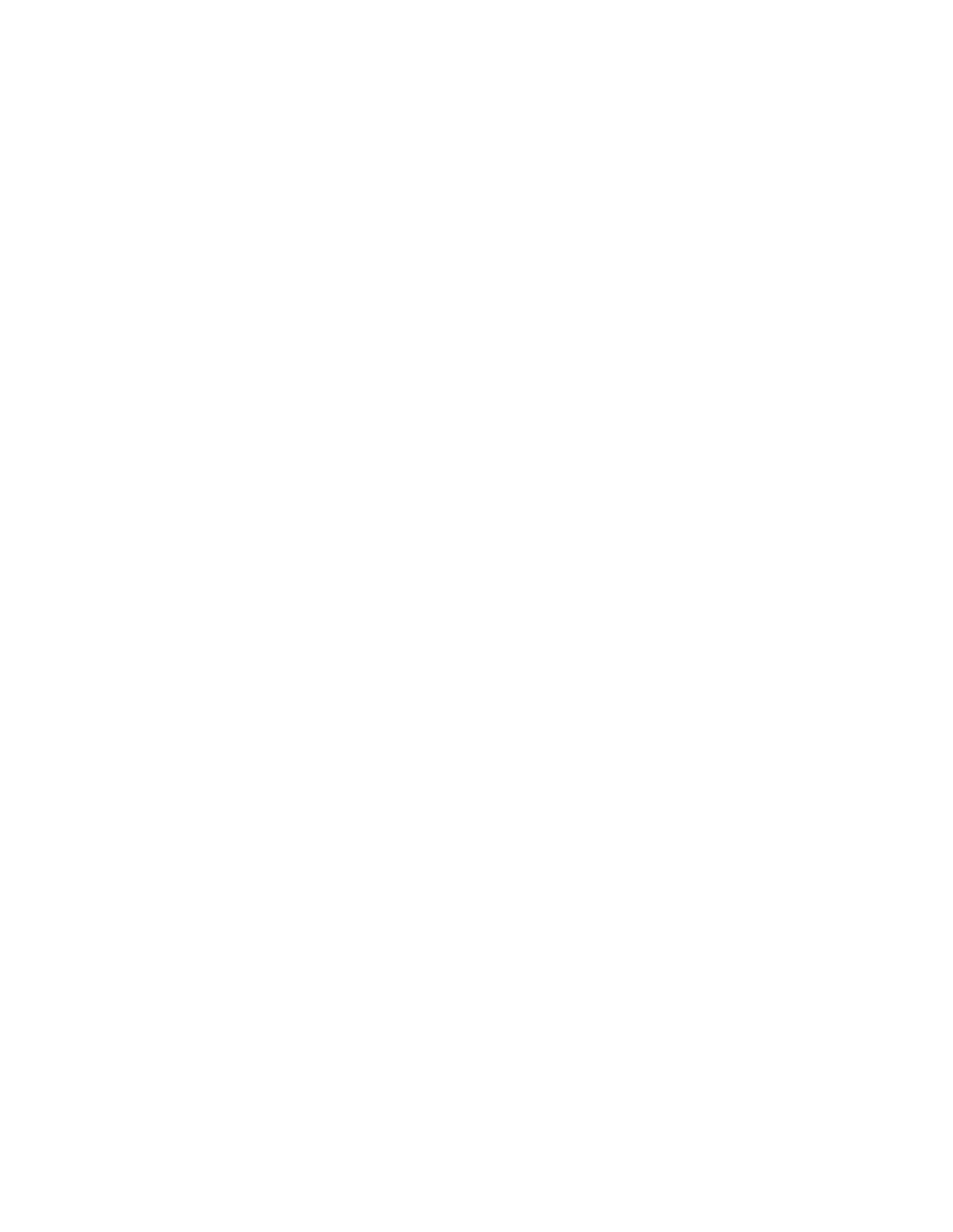# **Scoring Summary(Final) ST XAVIER vs. MALE (12/4/2021 at LEXINGTON, KY)**



### ST XAVIER (14-1) vs. MALE (13-1) Date: 12/4/2021 • Site: LEXINGTON, KY • Stadium: KROGER FIELD Attendance: 8173

| <b>Score by Quarters</b> |  |    |     | Total       |
|--------------------------|--|----|-----|-------------|
| <b>XAVIER</b><br>cт      |  | 10 | 14. | $\sim$<br>. |
| <b>MALE</b>              |  |    |     | $\sim$      |

| Qtr | Time  | <b>Scoring Play</b>                                                                            | $V-H$     |
|-----|-------|------------------------------------------------------------------------------------------------|-----------|
| 1st | 06:37 | MALE - VINNY ANTHONY 88 yd TD PASS from NIC SHUTTE (PAT KICK attempt failed), 2-92 0:50        | $0 - 6$   |
| 2nd | 08:15 | STXAVIER - JACK SIVORI 2 yd TD RUSH (KICK by NOLAN WOLFORD), 10-59 4:32                        | $7-6$     |
| 2nd | 04:05 | MALE - D VRBANCIC 19 yd TD PASS from NIC SHUTTE (KICK by LANCE GOSSETT), 12-88 4:02            | $7 - 13$  |
| 3rd | 06:57 | STXAVIER - NOLAN WOLFORD 26 yd FG 14-55 4:59                                                   | $10 - 13$ |
| 3rd | 01:49 | STXAVIER - MICHAEL DUDDY 26 yd TD PASS from JACK SIVORI (KICK by NOLAN WOLFORD), 2-<br>68 0:31 | $17 - 13$ |
|     |       |                                                                                                |           |
| 4th | 08:02 | STXAVIER - MEKHI SMITH 6 yd TD PASS from JACK SIVORI (KICK by NOLAN WOLFORD), 5-41<br>1:39     | $24 - 13$ |
| 4th | 05:21 | MALE - VINNY ANTHONY 41 yd TD PASS from NIC SHUTTE (PASS by A WEATHERS), 8-96 2:30             | $24 - 21$ |
| 4th | 01:52 | STXAVIER - MEKHI SMITH 45 yd TD PASS from JACK SIVORI (KICK by NOLAN WOLFORD), 8-80<br>3:26    | $31 - 21$ |

Kickoff time: 8 PM • End of Game: 10:38 PM • Total elapsed time: 2:38

Officials: Referee: TOMMY EDWARDS; Umpire: MARK HARVEY; Linesman: ANDY CECIL;

Line judge: KEN ATKINS; Back judge: ANDY MAYS; Field judge: BRIAN SANDLIN;

Side judge: GIL HITCHCOCK; Center judge: ;

Temperature: 44/FL 44 • Wind: E 4 MPH • Weather: CLEAR AND COOL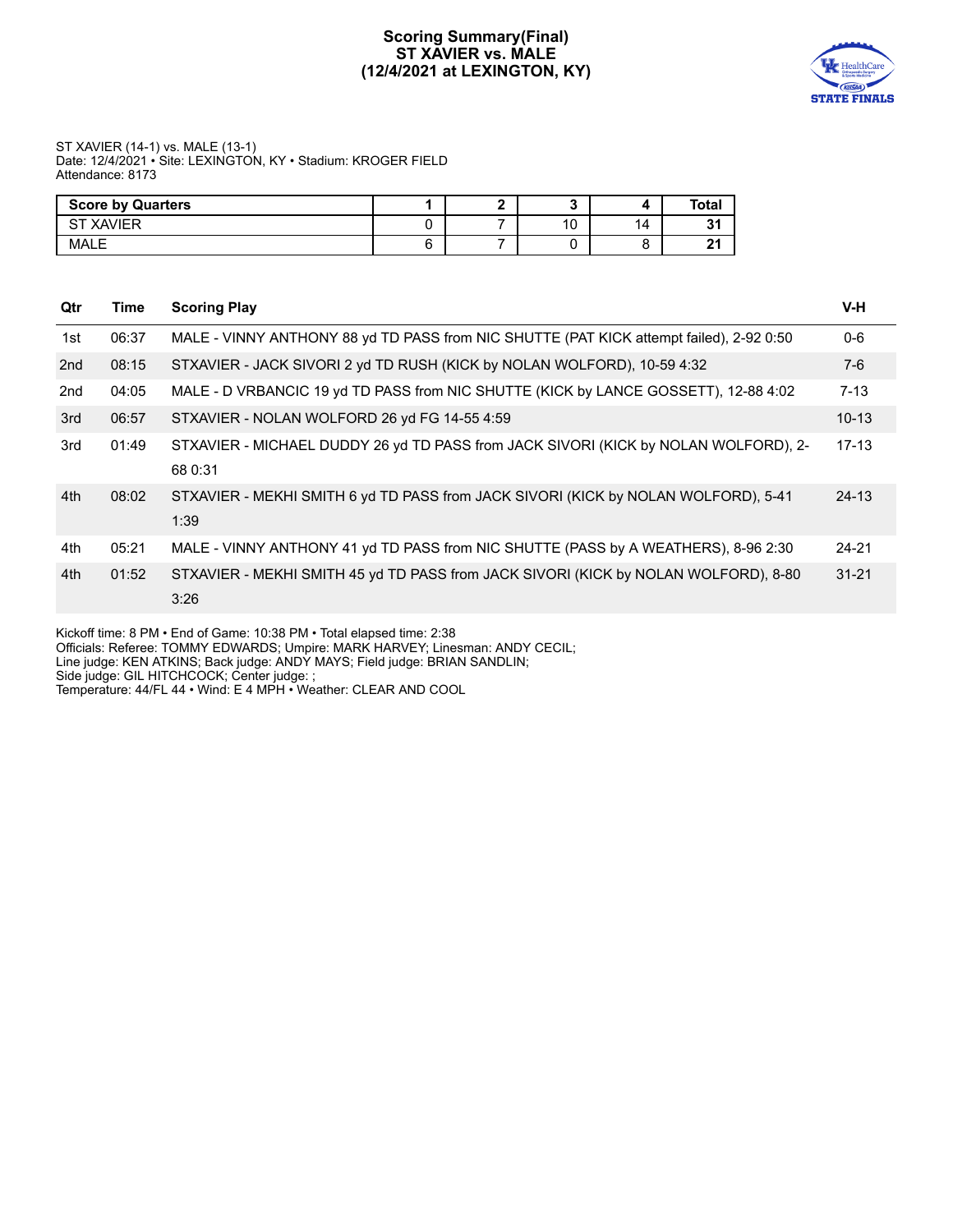# **Team Statistics(Final) ST XAVIER vs. MALE (12/4/2021 at LEXINGTON, KY)**



|                                  | <b>STXAVIER</b> | <b>MALE</b>    |
|----------------------------------|-----------------|----------------|
| <b>FIRST DOWNS</b>               | 18              | 19             |
| Rushing                          | 5               | 8              |
| Passing                          | 13              | 9              |
| Penalty                          | $\pmb{0}$       | $\overline{2}$ |
| <b>NET YARDS RUSHING</b>         | 64              | 164            |
| <b>Rushing Attempts</b>          | 29              | 35             |
| Average Per Rush                 | 2.2             | 4.7            |
| Rushing Touchdowns               | $\mathbf{1}$    | $\mathbf 0$    |
| Yards Gained Rushing             | 83              | 182            |
| Yards Lost Rushing               | 19              | 18             |
| <b>NET YARDS PASSING</b>         | 306             | 250            |
| Completions-Attempts-Int         | 22-36-0         | $11 - 19 - 2$  |
| Average Per Attempt              | 8.5             | 13.2           |
| Average Per Completion           | 13.9            | 22.7           |
| Passing Touchdowns               | 3               | 3              |
| <b>TOTAL OFFENSIVE YARDS</b>     | 370             | 414            |
| Total offensive plays            | 65              | 54             |
| Average Gain Per Play            | 5.7             | 7.7            |
| Fumbles: Number-Lost             | $1 - 1$         | $2 - 1$        |
| Penalties: Number-Yards          | $4 - 57$        | $5 - 29$       |
| <b>PUNTS-YARDS</b>               | $3 - 126$       | $2 - 41$       |
| Average Yards Per Punt           | 42.0            | 20.5           |
| Net Yards Per Punt               | 41.0            | 20.5           |
| Inside 20                        | 3               | $\pmb{0}$      |
| 50+ Yards                        | 1               | 0              |
| Touchbacks                       | 0               | $\pmb{0}$      |
| Fair catch                       | 1               | $\Omega$       |
| <b>KICKOFFS-YARDS</b>            | 6-320           | $3 - 132$      |
| Average Yards Per Kickoff        | 53.3            | 44             |
| Net Yards Per Kickoff            | 49.3            | 15.7           |
| <b>Touchbacks</b>                | 0               | 1              |
| Punt returns: Number-Yards-TD    | $0 - 0 - 0$     | $1 - 3 - 0$    |
| Average Per Return               | 0               | 3              |
| Kickoff returns: Number-Yards-TD | $2 - 24 - 0$    | $6 - 85 - 0$   |
| Average Per Return               | 12              | 14.2           |
| Interceptions: Number-Yards-TD   | $2 - 0 - 0$     | $0 - 0 - 0$    |
| Fumble Returns: Number-Yards     | $1 - 0$         | $1 - 0$        |
| Miscellaneous Yards              | 0               | $\mathbf 0$    |
| Possession Time                  | 26:16           | 21:44          |
| 1st Quarter                      | 07:45           | 04:15          |
| 2nd Quarter                      | 06:39           | 05:21          |
| 3rd Quarter                      | 06:26           | 05:34          |
| 4th Quarter                      | 05:26           | 06:34          |
| <b>Third-Down Conversions</b>    | 7 of 15         | 3 of 8         |
| Fourth-Down Conversions          | 3 of 4          | $1$ of $2$     |
| Red Zone Scores-Chances          | 3 of 3          | 1 of 1         |
| Touchdowns                       | 2               | $\mathbf 1$    |
| <b>Field Goals</b>               | 1 of 1          | $0$ of $0$     |
| Sacks By: Number-Yards           | $2 - 12$        | 0-0            |
| PAT Kicks                        | $4 - 4$         | $1 - 2$        |
| <b>Field Goals</b>               | 1 of 1          | оf             |
| Points off turnovers             | $\overline{7}$  | $\pmb{0}$      |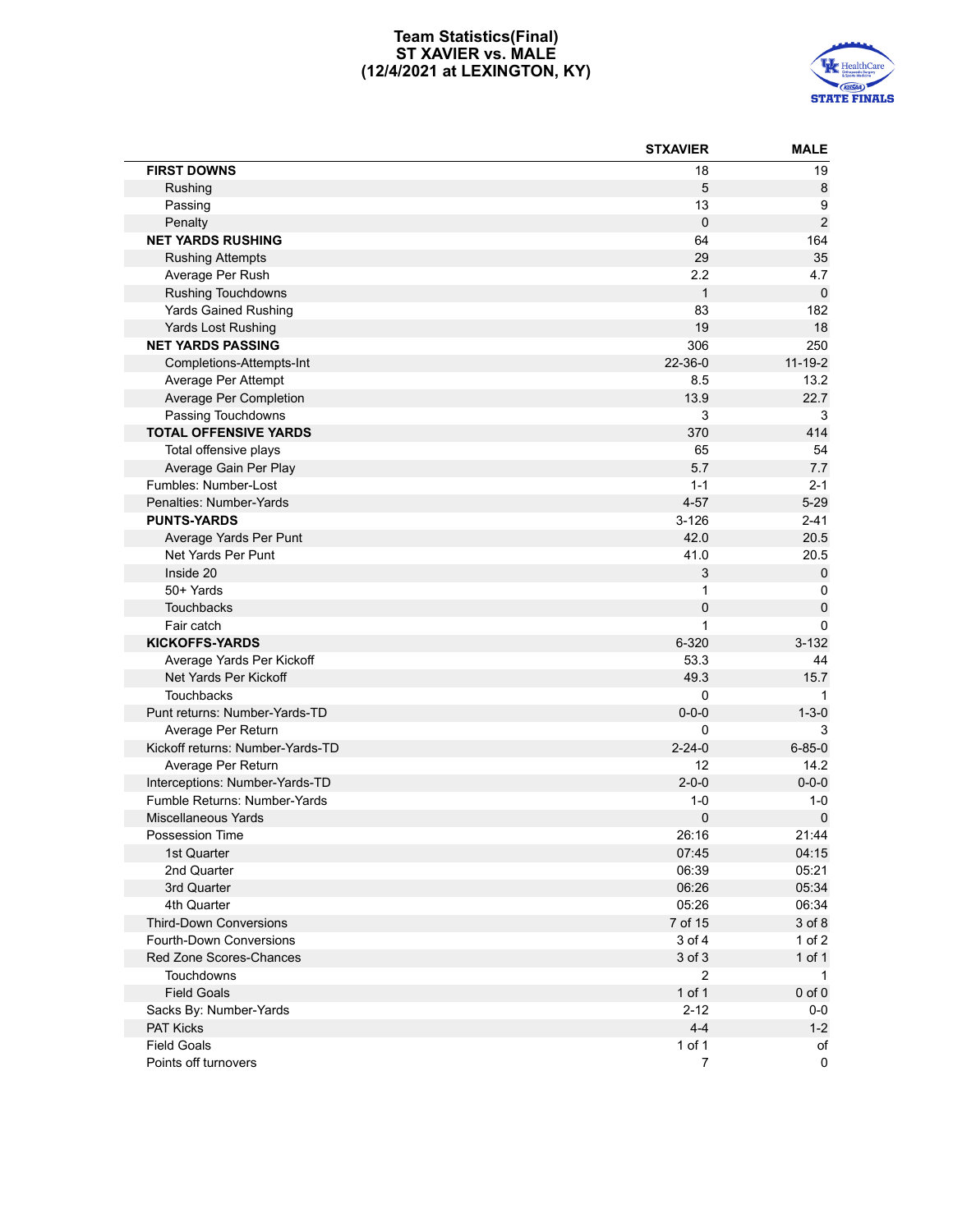# **Individual Statistics(Final) ST XAVIER vs. MALE (12/4/2021 at LEXINGTON, KY)**



# **ST XAVIER MALE**

| <b>Rushing</b>         |         | No.            | Gain           |     |                | Loss           | Net TD Lg |          |                |                | Avg          |
|------------------------|---------|----------------|----------------|-----|----------------|----------------|-----------|----------|----------------|----------------|--------------|
| <b>JACK SIVORI</b>     |         | 26             |                | 82  |                | 18             | 64        | 1        | 17             |                | 2.5          |
| DON. RICHARDSON        |         | 3              |                | 1   |                | 1              | 0         | 0        | 1              |                | 0            |
| <b>Totals</b>          |         | 29             |                | 83  |                | 19             | 64        | 1        | 17             |                | 2.2          |
| <b>Passing</b>         | C-A-I   |                |                |     | Yds            | TD             |           | Long     |                |                | Sack         |
| <b>JACK SIVORI</b>     | 22-36-0 |                |                |     | 306            | 3              |           | 45       |                |                | 0            |
| <b>Totals</b>          | 22-36-0 |                |                |     | 306            | 3              |           | 45       |                |                | 0            |
| <b>Receiving</b>       |         |                | No.            |     | Yards          |                | TD        |          | Long           |                | <b>Tgt</b>   |
| <b>MEKHI SMITH</b>     |         |                | 10             |     |                | 128            | 2         |          | 45             |                | 14           |
| MICHAEL DUDDY          |         |                | 3              |     |                | 38             | 1         |          | 26             |                | 6            |
| <b>JACK. CAMPISANO</b> |         |                | 3              |     |                | 29             | 0         |          | 12             |                | 5            |
| <b>BENN. BOEHNLEIN</b> |         |                | 3              |     |                | 24             | 0         |          | 10             |                | 5            |
| <b>ADAM BOONE</b>      |         |                | $\overline{2}$ |     |                | 45             | 0         |          | 34             |                | 3            |
| <b>WILL BECKMANN</b>   |         |                | $\overline{1}$ |     |                | 42             | 0         |          | 42             |                | 1            |
| Totals                 |         |                | 22             |     |                | 306            | 3         |          | 45             |                | 35           |
| <b>Punting</b>         |         | No.            |                | Yds |                | Avg            | Long      |          | In20           |                | ΤВ           |
| <b>BENN. BOEHNLEIN</b> |         | 1              |                | 56  |                | 56.0           |           | 56       |                | 1              | 0            |
| RYAN ZOELLER           |         | $\overline{2}$ |                | 70  |                | 35.0           |           | 36       |                | $\overline{2}$ | 0            |
| <b>Totals</b>          |         | 3              |                | 126 |                | 42.0           |           | 56       |                | 3              | 0            |
|                        |         | Punt           |                |     |                | <b>Kickoff</b> |           |          | Intercept      |                |              |
| <b>Returns</b>         |         | No Yds Lg      |                |     |                | No Yds         | Lg        |          | No Yds Lg      |                |              |
| <b>MATTHEW DONHOFF</b> | 0       | 0              | 0              |     | 0              | 0              | 0         |          | 1              | 0              | 0            |
| TYLER BOGGS            | 0       | 0              | 0              |     | 0              | 0              | 0         |          | 1              | 0              | 0            |
| <b>WILL BECKMANN</b>   | 0       | 0              | 0              |     | $\overline{2}$ |                | 24 12     |          | 0              | 0              | 0            |
| <b>Totals</b>          | 0       | 0              | 0              |     | $\overline{2}$ | 24             | 12        |          | $\overline{2}$ | U              | $\Omega$     |
| <b>Field goals</b>     |         |                | Qtr Time       |     |                | <b>Dist</b>    |           |          | Result         |                |              |
| <b>NOLAN WOLFORD</b>   |         | 3rd            | 06:57          |     |                | 26 yards       |           |          | good           |                |              |
| <b>Kickoffs</b>        |         | No.            | Yards          |     |                |                | Avg       |          | ΤВ             | OВ             |              |
| <b>NOLAN WOLFORD</b>   | 6       |                | 320 yards      |     |                |                | 53.3      |          | 0              | 0              |              |
| <b>All-purpose</b>     |         | Run            |                |     | <b>Rcv</b>     | <b>KR</b>      | <b>PR</b> |          | <b>IR</b>      |                | <b>Total</b> |
| <b>MEKHI SMITH</b>     |         |                | 0              |     | 128            | 0              |           | 0        | 0              |                | 128          |
| <b>WILL BECKMANN</b>   |         |                | 0              |     | 42             | 24             |           | 0        | 0              |                | 66           |
| <b>JACK SIVORI</b>     |         |                | 64             |     | 0              | 0              |           | 0        | 0              |                | 64           |
| <b>ADAM BOONE</b>      |         |                | 0              |     | 45             | 0              |           | $\Omega$ | 0              |                | 45           |

| <b>Rushing</b>        |    | No.            | Gain           |           | Loss           | <b>Net</b>     | TD   |               | Lg        | Avg            |
|-----------------------|----|----------------|----------------|-----------|----------------|----------------|------|---------------|-----------|----------------|
| <b>DANIEL SWINNEY</b> |    | 24             | 124            |           | 3              | 121            |      | 0             | 14        | 5              |
| <b>NIC SHUTTE</b>     |    | 9              | 37             |           | 15             | 22             |      | 0             | 9         | 2.4            |
| LUCAS COBLER          |    | $\overline{2}$ | 21             |           | 0              | 21             |      | 0             | 15        | 10.5           |
| <b>Totals</b>         |    | 35             | 182            |           | 18             | 164            |      | 0             | 15        | 4.7            |
| Passing               |    | C-A-I          |                | Yds       | TD             |                | Long |               |           | Sack           |
| <b>NIC SHUTTE</b>     |    | $11 - 19 - 2$  |                | 250       |                | 3              |      | 88            |           | 2              |
| <b>Totals</b>         |    | $11 - 19 - 2$  |                | 250       |                | $\overline{3}$ |      | 88            |           | $\overline{2}$ |
| Receiving             |    |                | No.            |           | Yards          | TD             |      | Long          |           | <b>Tgt</b>     |
| <b>D VRBANCIC</b>     |    |                | 5              |           | 80             | 1              |      |               | 21        | 8              |
| <b>VINNY ANTHONY</b>  |    |                | $\overline{c}$ |           | 129            | 2              |      |               | 88        | 4              |
| <b>DANIEL SWINNEY</b> |    |                | $\overline{2}$ |           | 32             | 0              |      |               | 17        | 2              |
| <b>MAX GAINY</b>      |    |                | $\overline{2}$ |           | 9              | 0              |      |               | 11        | 3              |
| <b>Totals</b>         |    |                | 11             |           | 250            | 3              |      |               | 88        | 17             |
|                       |    |                |                |           |                |                |      |               |           |                |
| <b>Punting</b>        |    | No.            | Yds            |           | Avg            |                | Long |               | ln20      | ΤВ             |
| <b>NIC SHUTTE</b>     |    |                | 1              | 24        | 24.0           |                | 24   |               | 0         | 0              |
| <b>LANCE GOSSETT</b>  |    |                | 1              | 17        | 17.0           |                | 17   |               | 0         | 0              |
| <b>Totals</b>         |    |                | $\overline{2}$ | 41        | 20.5           |                | 24   |               | 0         | 0              |
|                       |    | Punt           |                |           | <b>Kickoff</b> |                |      |               | Intercept |                |
| Returns               | No | Yds            | Lg             | No Yds    |                | Lg             |      | No            |           | Yds Lg         |
| <b>VINNY ANTHONY</b>  | 0  | 0              | 0              | 1         | 25             | 17             |      | 0             |           | 0<br>0         |
| <b>MAX GAINY</b>      | 1  | 3              | 3              | 5         | 60             | 22             |      | 0             |           | 0<br>0         |
| <b>Totals</b>         | 1  | 3              | 3              | 6         | 85             | 22             |      | 0             |           | 0<br>0         |
|                       |    |                |                |           |                |                |      |               |           |                |
| <b>Field goals</b>    |    | Qtr            | <b>Time</b>    |           | <b>Dist</b>    |                |      | <b>Result</b> |           |                |
|                       |    |                |                |           |                |                |      |               |           |                |
| <b>Kickoffs</b>       |    | No.            | <b>Yards</b>   |           |                | Avg            |      | ΤВ            |           | <b>OB</b>      |
| <b>LANCE GOSSETT</b>  |    | 3              |                | 132 yards |                | 44             |      | 1             | 0         |                |
| <b>All-purpose</b>    |    |                | Run            | Rcv       |                | KR             | РR   | ΙR            |           | Total          |
| <b>VINNY ANTHONY</b>  |    |                | 0              | 129       |                | 25             | 0    | 0             |           | 154            |
| <b>DANIEL SWINNEY</b> |    |                | 121            | 32        |                | 0              | 0    | 0             |           | 153            |
| <b>D VRBANCIC</b>     |    |                | 0              | 80        |                | 0              | 0    | 0             |           | 80             |
| <b>MAX GAINY</b>      |    |                | 0              | 9         |                | 60             | 3    | 0             |           | 72             |

FUMBLES: ST XAVIER- JACK SIVORI 1-1 . MALE- NIC SHUTTE 2-1 .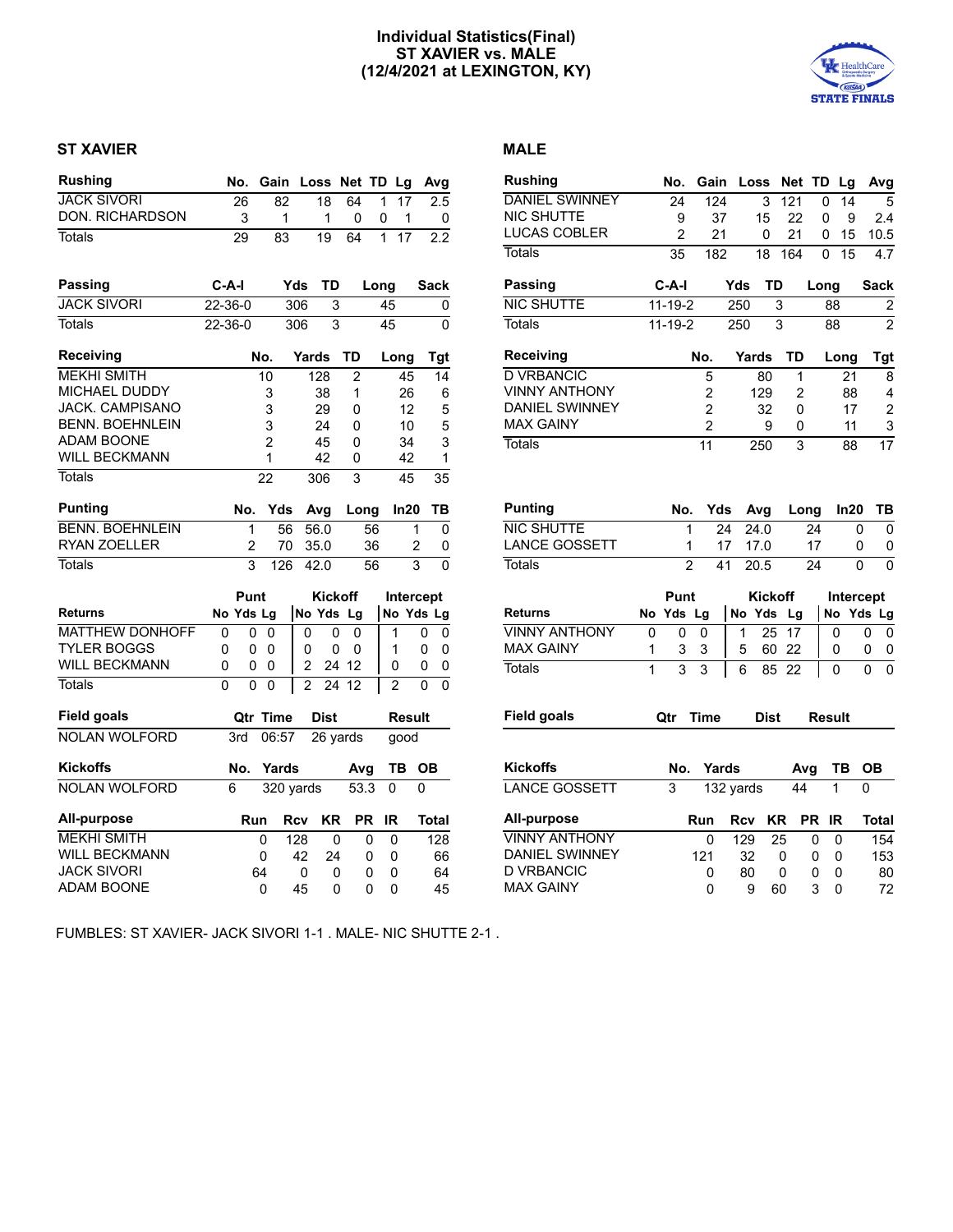# **Defensive Statistics(Final) ST XAVIER vs. MALE (12/4/2021 at LEXINGTON, KY)**



| # ST XAVIER              | Solo           | Ast            | <b>Total</b>   | Sacks-Yds                | <b>TFL-Yds</b>           |                              | FF FR-Yds                | Int-Yds                  | <b>BrUp</b>              | <b>Blks</b>              | QBH                      |
|--------------------------|----------------|----------------|----------------|--------------------------|--------------------------|------------------------------|--------------------------|--------------------------|--------------------------|--------------------------|--------------------------|
| 57 BRAND. SHAFFNER       | 8              | $\mathbf{1}$   | 9              |                          |                          |                              | $1 - 0$                  |                          |                          |                          | $\mathbf{1}$             |
| 11 JAX. PANARIELLO       | 4              | $\mathbf{1}$   | 5              | $\overline{a}$           |                          | $\overline{a}$               |                          |                          | $\overline{\phantom{a}}$ | $\overline{\phantom{a}}$ | $\mathbf{1}$             |
| 6 JACKSON POMA           | 1              | 3              | 4              | $\blacksquare$           | $1.0 - 2$                | $\overline{a}$               | $\overline{\phantom{a}}$ | $\blacksquare$           | $\blacksquare$           | $\blacksquare$           | $\sim$                   |
| 17 WILLIAM WALTERS       | $\overline{2}$ | $\overline{2}$ | 4              |                          | $\overline{\phantom{a}}$ | $\overline{\phantom{a}}$     | $\overline{\phantom{a}}$ | $\overline{\phantom{a}}$ | $\overline{\phantom{a}}$ | $\overline{\phantom{a}}$ |                          |
| 22 KANON WILLIAMS        | $\overline{2}$ | 2              | 4              | $\blacksquare$           | $\blacksquare$           | $\overline{a}$               | $\blacksquare$           | $\blacksquare$           | 1                        | $\overline{\phantom{a}}$ |                          |
| 39 TYLER BOGGS           | $\overline{4}$ | 0              | $\overline{4}$ |                          |                          |                              | $\overline{\phantom{a}}$ | $1 - 0$                  | $\overline{\phantom{a}}$ | $\overline{a}$           |                          |
| 54 LUKE SANER            | 1              | 3              | 4              | $\overline{a}$           | $\blacksquare$           | $\overline{a}$               | $\overline{\phantom{a}}$ | $\sim$                   | $\blacksquare$           | $\blacksquare$           |                          |
| 3 MATTHEW DONHOFF        | $\overline{2}$ | $\mathbf{1}$   | 3              | $1.0 - 5$                | $1.0 - 5$                | $\overline{\phantom{a}}$     | $\overline{\phantom{a}}$ | $1 - 0$                  | $\mathbf{1}$             | $\overline{\phantom{a}}$ | $\mathbf{1}$             |
| 44 HOLDEN SIEBEL         | $\overline{2}$ | $\mathbf{1}$   | 3              | $1.0 - 7$                | $1.0 - 7$                |                              | $\overline{a}$           |                          | $\overline{\phantom{a}}$ | $\blacksquare$           |                          |
| 98 THOMAS TAFEL          | 3              | 0              | 3              | $\overline{\phantom{a}}$ | $\sim$                   | $\mathbf{1}$                 | $\overline{\phantom{a}}$ | $\overline{\phantom{a}}$ | $\overline{\phantom{a}}$ | $\overline{\phantom{a}}$ | $\overline{\phantom{a}}$ |
| 97 TYLER NEAL            | 0              | 2              | $\overline{2}$ | $\overline{\phantom{a}}$ | $\overline{\phantom{a}}$ | $\blacksquare$               | $\overline{\phantom{a}}$ | $\overline{\phantom{a}}$ | $\overline{\phantom{a}}$ | $\overline{\phantom{a}}$ |                          |
| 7 MEKHI SMITH            | $\mathbf{1}$   | $\Omega$       | $\mathbf{1}$   |                          |                          |                              |                          |                          | 1                        | $\overline{\phantom{a}}$ |                          |
| 8 COOPER SMITH           | 1              | $\Omega$       | 1              | $\blacksquare$           | $\sim$                   | $\overline{\phantom{a}}$     |                          | $\overline{\phantom{a}}$ | $\overline{\phantom{a}}$ | $\overline{\phantom{a}}$ |                          |
| <b>13 BENJAMIN MARKS</b> | $\mathbf{1}$   | 0              | $\mathbf{1}$   |                          | $1.0 - 3$                |                              |                          |                          |                          | $\blacksquare$           |                          |
| 15 ADAM BOONE            | 1              | 0              | 1              |                          |                          |                              |                          |                          | $\overline{\phantom{a}}$ | $\overline{\phantom{a}}$ |                          |
| 16 JACK. CAMPISANO       | 0              | $\mathbf{1}$   | $\mathbf{1}$   |                          |                          |                              |                          |                          | $\qquad \qquad -$        | $\blacksquare$           |                          |
| 30 JACK FITZGERALD       | 1              | 0              | 1              | $\overline{\phantom{a}}$ | $\blacksquare$           | $\overline{a}$               |                          | $\overline{\phantom{a}}$ | 1                        | $\overline{\phantom{a}}$ | $\overline{\phantom{a}}$ |
| 45 ELI MONKS             | $\mathbf{1}$   | $\Omega$       | 1              | $\overline{\phantom{a}}$ | $\overline{\phantom{a}}$ | $\overline{\phantom{a}}$     | $\overline{\phantom{a}}$ | $\overline{\phantom{a}}$ | $\overline{\phantom{a}}$ | $\overline{\phantom{a}}$ | $\overline{\phantom{a}}$ |
| 84 NOLAN WOLFORD         | 0              | 1              | 1              | $\blacksquare$           | $\blacksquare$           | $\qquad \qquad \blacksquare$ | $\overline{\phantom{a}}$ | $\overline{\phantom{a}}$ | $\overline{\phantom{a}}$ | $\overline{\phantom{a}}$ | $\overline{\phantom{a}}$ |
|                          |                |                |                |                          |                          |                              |                          |                          |                          |                          |                          |
| <b>Totals</b>            | 35             | 18             | 53             | $2 - 12$                 | $4.0 - 17$               | 1                            | $1 - 0$                  | $2 - 0$                  | 4                        | $\pmb{0}$                | 3                        |
| # MALE                   | Solo Ast       |                | <b>Total</b>   | Sacks-Yds                | <b>TFL-Yds</b>           |                              | FF FR-Yds                | Int-Yds                  | <b>BrUp</b>              | <b>Blks</b>              | <b>QBH</b>               |
| <b>10 NOAH THOMAS</b>    | 8              | $\mathbf{0}$   | 8              |                          | $1.0 - 1$                |                              |                          |                          | $\mathbf{1}$             |                          |                          |
| 3 CHAD CARROLL           | 3              | 3              | 6              | $\overline{\phantom{a}}$ | $\blacksquare$           | $\overline{\phantom{a}}$     |                          | $\overline{\phantom{a}}$ | $\mathbf{1}$             | $\overline{\phantom{a}}$ |                          |
| 17 ELIJAH MANNING        | 4              | 2              | 6              | $\overline{\phantom{a}}$ | $\overline{\phantom{a}}$ | $\overline{\phantom{a}}$     | $\overline{a}$           | ÷                        | $\overline{a}$           | Ξ.                       |                          |
| 20 DESHAUN COOPER        | 6              | $\Omega$       | 6              | $\overline{\phantom{a}}$ | $\overline{\phantom{a}}$ | $\overline{\phantom{a}}$     |                          | $\overline{\phantom{0}}$ | $\overline{\phantom{m}}$ | $\overline{\phantom{a}}$ |                          |
| <b>16 ANTONIO HARRIS</b> | 4              | $\mathbf 1$    | 5              | $\overline{\phantom{a}}$ | $\blacksquare$           | $\overline{\phantom{a}}$     | ÷                        | $\overline{a}$           | $\overline{\phantom{a}}$ | $\overline{\phantom{a}}$ |                          |
| 35 THOMAS PRICE          | $\overline{2}$ | $\overline{2}$ | 4              |                          | $\overline{\phantom{a}}$ |                              |                          | $\overline{a}$           |                          |                          |                          |
| 44 SELAH BROWN           | $\overline{2}$ | $\overline{2}$ | 4              | $\overline{\phantom{a}}$ | $1.0 - 1$                | $\blacksquare$               | $\blacksquare$           | $\overline{\phantom{a}}$ | $\blacksquare$           | $\overline{\phantom{a}}$ |                          |
| 56 BRANDON DOBBS         | 3              | $\overline{0}$ | 3              | $\overline{\phantom{a}}$ | $1.0 - 17$               | $\overline{\phantom{a}}$     | $\overline{a}$           |                          |                          |                          |                          |
| 66 WILLIAM SPANCER       | $\mathbf{1}$   | $\overline{2}$ | 3              | $\overline{a}$           | $\blacksquare$           |                              | $\overline{a}$           |                          | $\blacksquare$           | $\blacksquare$           |                          |
| 24 RONALD HOWARD         | $\overline{2}$ | 0              | $\overline{2}$ | $\blacksquare$           | $\overline{\phantom{a}}$ | $\overline{\phantom{a}}$     | $1 - 0$                  | $\overline{\phantom{a}}$ | $\overline{\phantom{a}}$ | $\overline{\phantom{a}}$ |                          |
| 2 J COLLINS              | 1              | 0              | 1              | $\overline{\phantom{a}}$ | $\overline{\phantom{a}}$ | $\overline{\phantom{a}}$     | $\overline{\phantom{a}}$ | $\overline{\phantom{a}}$ | $\overline{\phantom{a}}$ | $\overline{\phantom{a}}$ | $\overline{\phantom{a}}$ |
| 4 D DUNLAP               | $\mathbf{1}$   | 0              | $\mathbf{1}$   |                          |                          | $\overline{\phantom{a}}$     | $\overline{\phantom{a}}$ | $\overline{\phantom{0}}$ | $\overline{\phantom{0}}$ | $\overline{\phantom{0}}$ |                          |
| 9 ROBERT BYRD            | 1              | $\Omega$       | 1              | $\blacksquare$           |                          |                              |                          | $\overline{\phantom{a}}$ | $\overline{\phantom{a}}$ | $\overline{\phantom{a}}$ |                          |
| 27 KEVIN WILSON          | $\mathbf{1}$   | $\overline{0}$ | $\mathbf{1}$   | $\sim$                   | $\blacksquare$           | $\sim$                       | $\overline{a}$           | $\overline{\phantom{0}}$ | $\overline{\phantom{a}}$ | $\overline{\phantom{a}}$ |                          |
| 51 JAREN BURGE           | 1              | 0              | 1              |                          |                          | 1                            | ÷                        | ÷                        |                          |                          |                          |
| 54 J MONROE              | $\mathbf{1}$   | 0              | $\mathbf{1}$   | $\overline{\phantom{a}}$ | $\blacksquare$           |                              |                          |                          | $\overline{\phantom{a}}$ | $\overline{\phantom{a}}$ |                          |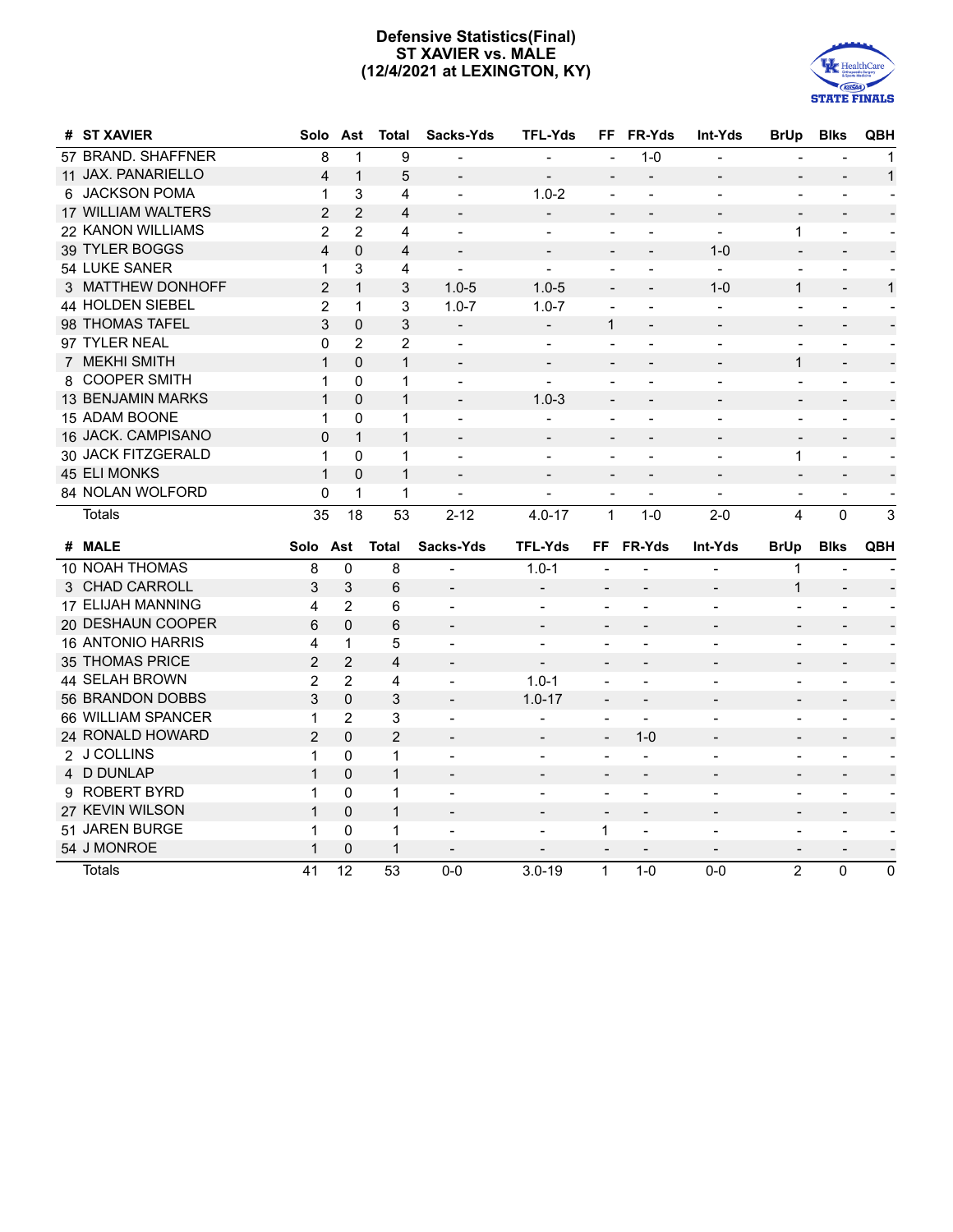# **Participation Report(Final) ST XAVIER vs. MALE (12/4/2021 at LEXINGTON, KY)**



|     | <b>ST XAVIER</b> |                |  | <b>MALE</b> |    |                |
|-----|------------------|----------------|--|-------------|----|----------------|
| Pos | ##               | <b>OFFENSE</b> |  | <b>Pos</b>  | ## | <b>OFFENSE</b> |
| Pos | ##               | <b>DEFENSE</b> |  | <b>Pos</b>  | ## | <b>DEFENSE</b> |

**ST XAVIER:**

**MALE:**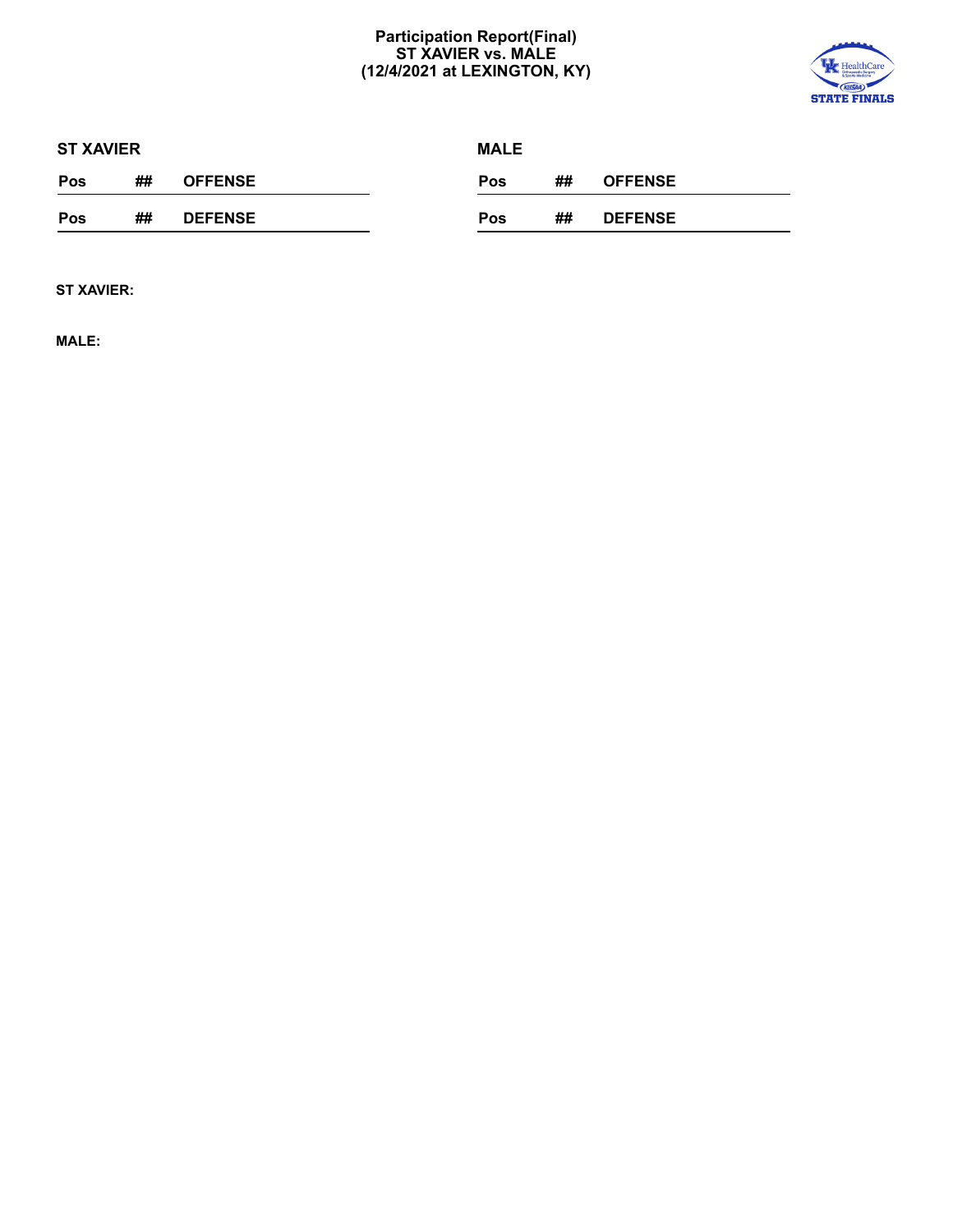# **Drive Chart (By Team)(Final) ST XAVIER vs. MALE (12/4/2021 at LEXINGTON, KY)**



|                 | <b>Drive Started</b> |                    |       |                 |     |             | <b>Drive Ended</b> | <b>Consumed</b> |                 |               |            |
|-----------------|----------------------|--------------------|-------|-----------------|-----|-------------|--------------------|-----------------|-----------------|---------------|------------|
| Team            | Qtr                  | <b>Spot</b>        | Time  | <b>Obtained</b> |     | <b>Spot</b> |                    | Time            | <b>How lost</b> | <b>PI-Yds</b> | <b>TOP</b> |
| <b>STXAVIER</b> | 1st                  | STXAVIER41         | 10:42 | <b>FUMB</b>     |     | MALE42      |                    | 07:27           | <b>PUNT</b>     | $6 - 17$      | 3:15       |
| <b>STXAVIER</b> | 1st                  | STXAVIER36         | 06:30 | KO              |     | MALE31      |                    | 02:54           | <b>DOWNS</b>    | $ 9 - 33 $    | 3:36       |
| <b>STXAVIER</b> | 1st                  | STXAVIER41         | 00:47 | <b>PUNT</b>     |     | MALE00      |                    | 08:15           | *TD             | $10 - 59$     | 4:32       |
| <b>STXAVIER</b> | 2nd                  | <b>ISTXAVIER31</b> | 04:02 | KO              |     | STXAVIER42  |                    | 01:11           | <b>PUNT</b>     | $8 - 11$      | 2:51       |
| <b>STXAVIER</b> | 3rd                  | STXAVIER36         | 11:56 | KO              |     | MALE09      |                    | 06:57           | *FG             | $14 - 55$     | 4:59       |
| <b>STXAVIER</b> | 3rd                  | MALE44             | 05:20 | <b>PUNT</b>     |     | MALE40      |                    | 05:13           | <b>FUMB</b>     | $1 - 4$       | 0:07       |
| <b>STXAVIER</b> | 3rd                  | <b>ISTXAVIER32</b> | 02:20 | <b>DOWNS</b>    |     | MALE00      |                    | 01:49           | *TD             | $2 - 68$      | 0:31       |
| <b>STXAVIER</b> | 3rd                  | STXAVIER50         | 00:45 | <b>INT</b>      |     | MALE48      |                    | 11:42           | <b>PUNT</b>     | $ 3 - 2 $     | 1:03       |
| <b>STXAVIER</b> | 4th                  | MALE41             | 09:41 | INT             |     | MALE00      |                    | 08:02           | *TD             | $5 - 41$      | 1:39       |
| <b>STXAVIER</b> | 4th                  | <b>ISTXAVIER20</b> | 05:18 | KO              |     | MALE00      |                    | 01:52           | *TD             | $8 - 80$      | 3:26       |
|                 |                      |                    |       |                 |     |             |                    |                 |                 |               |            |
|                 |                      |                    |       | 1st             | 2nd | 3rd         | 4th                | 1st             | 2nd             |               |            |
|                 |                      |                    |       |                 |     |             |                    |                 |                 |               |            |

| <b>ST XAVIER</b>     | Qtr   | Qtr   | Qtr     | Qtr   | Half    | Half    | Total |
|----------------------|-------|-------|---------|-------|---------|---------|-------|
| Time of possession   | 07:45 | 06:39 | 06:26   | 05:26 | 14:24   | 11:52   | 26:16 |
| 3rd down conversions | 2-4   | 1-4   | 1-3     | $3-4$ | 3-8     | 4-7     | 7-15  |
| 4th down conversions | በ-1   | 2-2   | $1 - 1$ | ი-ი   | $2 - 3$ | $1 - 1$ |       |

|             |                 |                    |       | <b>Drive Started</b> |     |                    | <b>Drive Ended</b> |       |                 |     | <b>Consumed</b> |            |  |
|-------------|-----------------|--------------------|-------|----------------------|-----|--------------------|--------------------|-------|-----------------|-----|-----------------|------------|--|
| Team        | Qtr             | <b>Spot</b>        | Time  | <b>Obtained</b>      |     | Spot               |                    | Time  | <b>How lost</b> |     | <b>PI-Yds</b>   | <b>TOP</b> |  |
| <b>MALE</b> | 1st             | MALE26             | 12:00 | KO                   |     | <b>ISTXAVIER41</b> |                    | 10:42 | <b>FUMB</b>     |     | $3 - 33$        | 1:18       |  |
| <b>MALE</b> | 1st             | MALE08             | 07:27 | <b>PUNT</b>          |     | <b>ISTXAVIER00</b> |                    | 06:37 | *TD             |     | $2 - 92$        | 0:50       |  |
| <b>MALE</b> | 1st             | MALE31             | 02:54 | <b>DOWNS</b>         |     | MALE35             |                    | 00:47 | <b>PUNT</b>     |     | $3 - 4$         | 2:07       |  |
| <b>MALE</b> | 2 <sub>nd</sub> | MALE <sub>12</sub> | 08:07 | KO.                  |     | <b>ISTXAVIER00</b> |                    | 04:05 | *TD             |     | $12 - 88$       | 4:02       |  |
| <b>MALE</b> | 2 <sub>nd</sub> | MALE <sub>02</sub> | 01:11 | <b>PUNT</b>          |     | MALE20             |                    | 00:00 | <b>HALF</b>     |     | $2 - 18$        | 1:11       |  |
| <b>MALE</b> | 3rd             | MALE27             | 06:50 | KO                   |     | MALE27             |                    | 05:20 | <b>PUNT</b>     |     | $3 - 0$         | 1:30       |  |
| <b>MALE</b> | 3rd             | MALE40             | 05:13 | <b>FUMB</b>          |     | <b>ISTXAVIER32</b> |                    | 02:20 | <b>DOWNS</b>    |     | $7 - 28$        | 2:53       |  |
| <b>MALE</b> | 3rd             | MALE <sub>12</sub> | 01:41 | KO.                  |     | MALE <sub>13</sub> |                    | 00:45 | <b>INT</b>      |     | $3 - 1$         | 0:56       |  |
| <b>MALE</b> | 4th             | MALE <sub>15</sub> | 11:42 | <b>PUNT</b>          |     | MALE39             |                    | 09:41 | INT             |     | $5 - 24$        | 2:01       |  |
| <b>MALE</b> | 4th             | MALE04             | 07:51 | KO                   |     | <b>ISTXAVIER00</b> |                    | 05:21 | *TD             |     | $8 - 96$        | 2:30       |  |
| <b>MALE</b> | 4th             | MALE29             | 01:46 | KO.                  |     | <b>ISTXAVIER37</b> |                    | 00:00 | <b>HALF</b>     |     | $6 - 34$        | 1:46       |  |
|             |                 |                    |       |                      | 1st | 2nd                | 3rd                | 4th   | 1st             | 2nd |                 |            |  |

|                      | 15 L    | zuu     | əru     | 44 U L  | 15 L    | zuu     |         |
|----------------------|---------|---------|---------|---------|---------|---------|---------|
| <b>MALE</b>          | Qtr     | Qtr     | Qtr     | Qtr     | Half    | Half    | Total   |
| Time of possession   | 04:15   | 05:21   | 05:34   | 06:34   | 9:36    | 12:08   | 21:44   |
| 3rd down conversions | $0 - 1$ | $1 - 1$ | $1 - 4$ | $1 - 2$ | $1 - 2$ | $2-6$   | $3-8$   |
| 4th down conversions | ი-ი     | ი-ი     | $0 - 1$ | 1-1     | ი-ი     | $1 - 2$ | $1 - 2$ |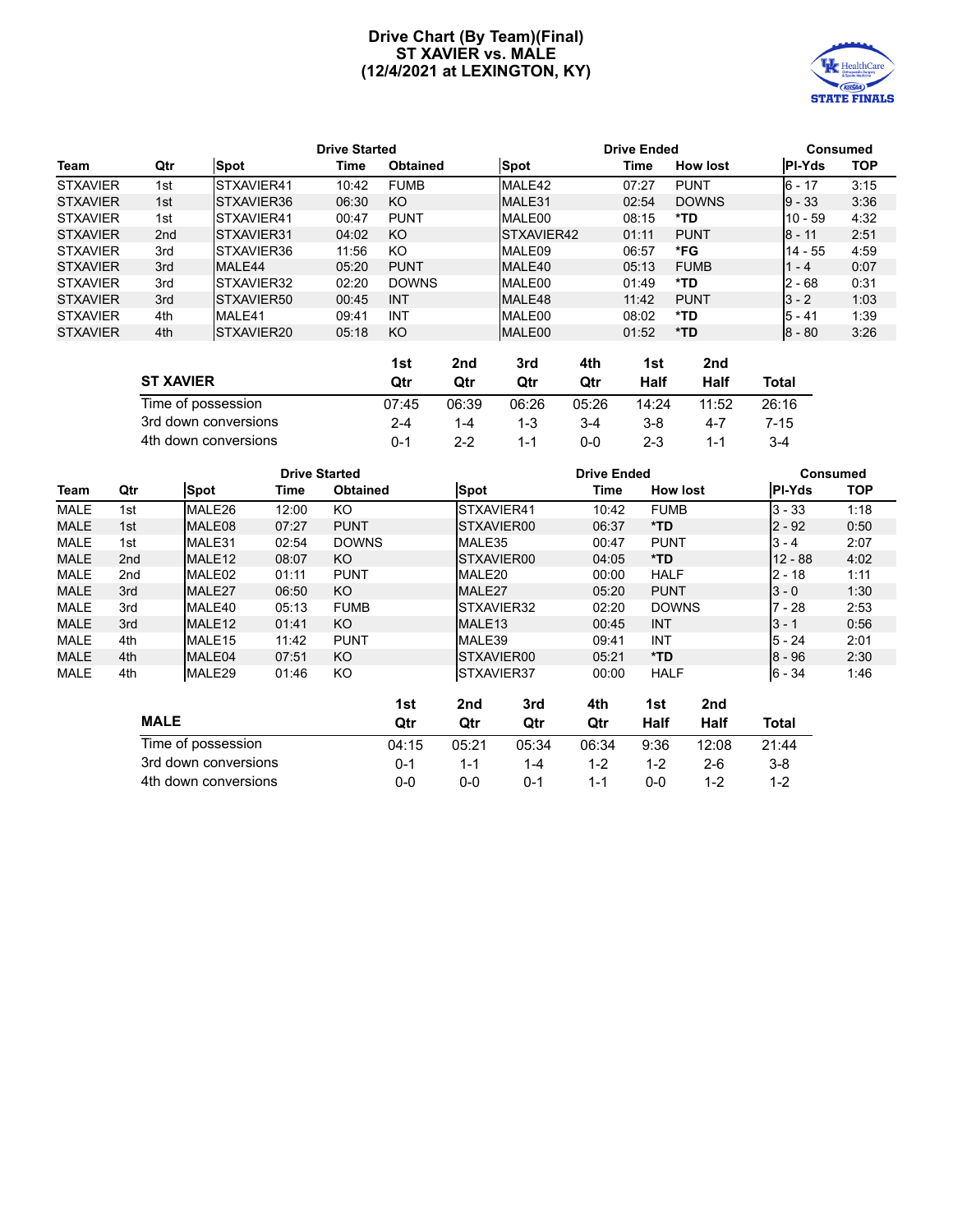# **Drive Chart (By Quarter)(Final) ST XAVIER vs. MALE (12/4/2021 at LEXINGTON, KY)**



|                 |     |                    | <b>Drive Started</b> |                 | <b>Drive Ended</b> |       | <b>Consumed</b> |               |            |
|-----------------|-----|--------------------|----------------------|-----------------|--------------------|-------|-----------------|---------------|------------|
| Team            | Qtr | <b>Spot</b>        | Time                 | <b>Obtained</b> | Spot               | Time  | <b>How lost</b> | <b>PI-Yds</b> | <b>TOP</b> |
| <b>MALE</b>     | 1st | MALE26             | 12:00                | KO.             | STXAVIER41         | 10:42 | <b>FUMB</b>     | $3 - 33$      | 1:18       |
| <b>STXAVIER</b> | 1st | STXAVIER41         | 10:42                | <b>FUMB</b>     | MALE42             | 07:27 | <b>PUNT</b>     | $6 - 17$      | 3:15       |
| <b>MALE</b>     | 1st | MALE08             | 07:27                | <b>PUNT</b>     | STXAVIER00         | 06:37 | *TD             | $2 - 92$      | 0:50       |
| <b>STXAVIER</b> | 1st | STXAVIER36         | 06:30                | KO              | MALE31             | 02:54 | <b>DOWNS</b>    | $9 - 33$      | 3:36       |
| <b>MALE</b>     | 1st | MALE31             | 02:54                | <b>DOWNS</b>    | MALE35             | 00:47 | <b>PUNT</b>     | $3 - 4$       | 2:07       |
| <b>STXAVIER</b> | 1st | STXAVIER41         | 00:47                | <b>PUNT</b>     | MALE00             | 08:15 | *TD             | $10 - 59$     | 4:32       |
| <b>MALE</b>     | 2nd | MALE <sub>12</sub> | 08:07                | KO.             | STXAVIER00         | 04:05 | *TD             | $12 - 88$     | 4:02       |
| <b>STXAVIER</b> | 2nd | STXAVIER31         | 04:02                | KO              | STXAVIER42         | 01:11 | <b>PUNT</b>     | 8 - 11        | 2:51       |
| <b>MALE</b>     | 2nd | MALE02             | 01:11                | <b>PUNT</b>     | MALE20             | 00:00 | <b>HALF</b>     | $2 - 18$      | 1:11       |
| <b>STXAVIER</b> | 3rd | ISTXAVIER36        | 11:56                | KO              | MALE09             | 06:57 | *FG             | $14 - 55$     | 4:59       |
| <b>MALE</b>     | 3rd | MALE27             | 06:50                | KO.             | MALE27             | 05:20 | <b>PUNT</b>     | $3 - 0$       | 1:30       |
| <b>STXAVIER</b> | 3rd | MALE44             | 05:20                | <b>PUNT</b>     | MALE40             | 05:13 | <b>FUMB</b>     | $1 - 4$       | 0:07       |
| <b>MALE</b>     | 3rd | MALE40             | 05:13                | <b>FUMB</b>     | STXAVIER32         | 02:20 | <b>DOWNS</b>    | 7 - 28        | 2:53       |
| <b>STXAVIER</b> | 3rd | STXAVIER32         | 02:20                | <b>DOWNS</b>    | MALE00             | 01:49 | *TD             | $2 - 68$      | 0:31       |
| <b>MALE</b>     | 3rd | MALE <sub>12</sub> | 01:41                | KO.             | MALE <sub>13</sub> | 00:45 | <b>INT</b>      | $3 - 1$       | 0:56       |
| <b>STXAVIER</b> | 3rd | STXAVIER50         | 00:45                | <b>INT</b>      | MALE48             | 11:42 | <b>PUNT</b>     | $3 - 2$       | 1:03       |
| <b>MALE</b>     | 4th | MALE <sub>15</sub> | 11:42                | <b>PUNT</b>     | MALE39             | 09:41 | <b>INT</b>      | $5 - 24$      | 2:01       |
| <b>STXAVIER</b> | 4th | MALE41             | 09:41                | <b>INT</b>      | MALE00             | 08:02 | *TD             | $5 - 41$      | 1:39       |
| <b>MALE</b>     | 4th | MALE04             | 07:51                | KO.             | STXAVIER00         | 05:21 | *TD             | $8 - 96$      | 2:30       |
| <b>STXAVIER</b> | 4th | ISTXAVIER20        | 05:18                | KO              | MALE00             | 01:52 | *TD             | $8 - 80$      | 3:26       |
| <b>MALE</b>     | 4th | MALE29             | 01:46                | KO              | STXAVIER37         | 00:00 | <b>HALF</b>     | $6 - 34$      | 1:46       |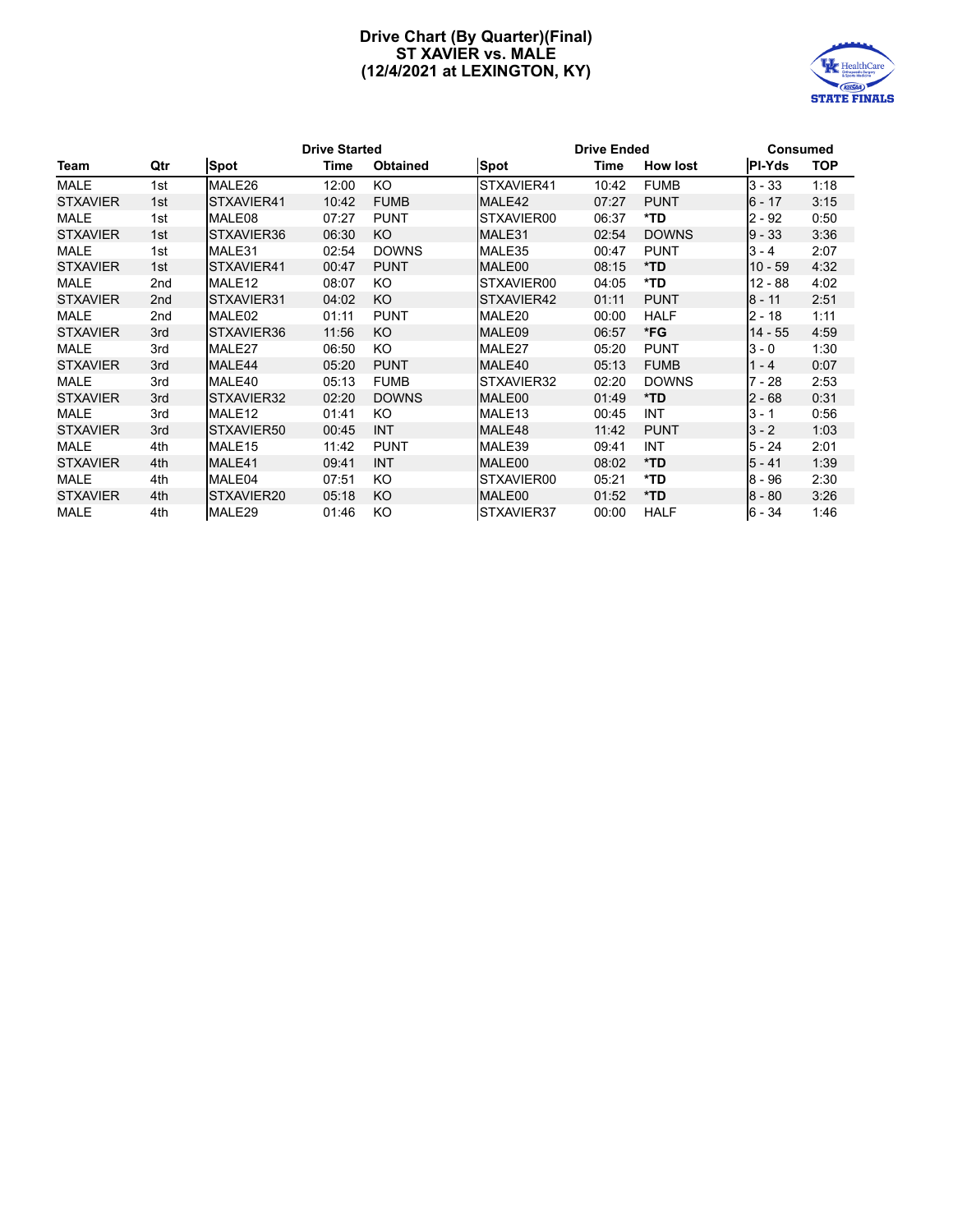# **Play-by-Play Summary (1st quarter) ST XAVIER vs. MALE (12/4/2021 at LEXINGTON, KY)**



E

P

*MALE WINS TOSS/WILL RECEIVE/ST. X WILL DEFEND EAST GOAL STXAVIER ball on STXAVIER40.* NOLAN WOLFORD kickoff 56 yards to the MALE4, MAX GAINY return 22 yards to the MALE26 (KANON WILLIAMS;JACKSON POMA). 1-10 MALE26 NIC SHUTTE rush for 6 yards to the MALE32 (JAX. PANARIELLO). 2-4 MALE32 DANIEL SWINNEY rush for 5 yards to the MALE37, 1ST DOWN MALE (BRAND. SHAFFNER). 1-10 MALE37 PENALTY STXAVIER personal foul (BRAND. SHAFFNER) 15 yards to the STXAVIER48, 1ST DOWN MALE.

1-10 STXAVIER48 NIC SHUTTE rush for 5 yards to the STXAVIER43, fumble forced by THOMAS TAFEL, fumble by NIC SHUTTE recovered by STXAVIER BRAND. SHAFFNER at STXAVIER41.

*Drive Summary: 3 plays, 33 yards, 1:18*

# **ST XAVIER drive start at 10:42.**

1-10 STXAVIER41 JACK SIVORI rush for no gain to the STXAVIER41 (THOMAS PRICE). 2-10 STXAVIER41 JACK SIVORI pass complete to MICHAEL DUDDY for 5 yards to the STXAVIER46 (J COLLINS). 3-5 STXAVIER46 JACK SIVORI pass complete to BENN. BOEHNLEIN for 10 yards to the MALE44, 1ST DOWN STXAVIER (ANTONIO HARRIS;CHAD CARROLL). 1-10 MALE44 DON. RICHARDSON rush for no gain to the MALE44 (SELAH BROWN;CHAD CARROLL). 2-10 MALE44 JACK SIVORI pass complete to MEKHI SMITH for 2 yards to the MALE42 (DESHAUN COOPER). 3-8 MALE42 JACK SIVORI pass incomplete to JACK. CAMPISANO. 4-8 MALE42 RYAN ZOELLER punt 34 yards to the MALE8, fair catch by MAX GAINY. *Drive Summary: 6 plays, 17 yards, 3:15*

# **MALE drive start at 07:27.**

1-10 MALE08 DANIEL SWINNEY rush for 4 yards to the MALE12 (BRAND. SHAFFNER;LUKE SANER). **2-6 MALE12 NIC SHUTTE pass complete to VINNY ANTHONY for 88 yards to the STXAVIER0, 1ST DOWN MALE, TOUCHDOWN, clock 06:37. [06:37] P**

1-0 STXAVIER02 LANCE GOSSETT kick attempt failed.

# **ST XAVIER 0, MALE 6**

*Drive Summary: 2 plays, 92 yards, 0:50*

LANCE GOSSETT kickoff 36 yards to the STXAVIER24, WILL BECKMANN return 12 yards to the STXAVIER36 (NOAH THOMAS).

# **ST XAVIER drive start at 06:30.**

- 1-10 STXAVIER36 JACK SIVORI rush for 2 yards to the STXAVIER38 (NOAH THOMAS).
- 2-8 STXAVIER38 JACK SIVORI pass incomplete to MEKHI SMITH.

| 3-8      |        | STXAVIER38 JACK SIVORI pass complete to MEKHI SMITH for 13 yards to the MALE49, 1ST DOWN STXAVIER,<br>out-of-bounds (DESHAUN COOPER). | P |
|----------|--------|---------------------------------------------------------------------------------------------------------------------------------------|---|
| 1-10     | MALE49 | JACK SIVORI pass complete to JACK. CAMPISANO for 7 yards to the MALE42, out-of-bounds<br>(ANTONIO HARRIS).                            |   |
| $2 - 3$  | MALE42 | JACK SIVORI rush for 5 yards to the MALE37, 1ST DOWN STXAVIER (ELIJAH MANNING).                                                       | R |
| $1 - 10$ | MALE37 | DON. RICHARDSON rush for 1 yard to the MALE36 (THOMAS PRICE; WILLIAM SPANCER).                                                        |   |
| $2-9$    | MALE36 | JACK SIVORI rush for 3 yards to the MALE33 (CHAD CARROLL).                                                                            |   |
| 3-6      | MALE33 | JACK SIVORI rush for 2 yards to the MALE31 (BRANDON DOBBS).                                                                           |   |
| 4-4      | MALE31 | JACK SIVORI pass incomplete to ADAM BOONE.                                                                                            |   |
|          |        | Drive Summary: 9 plays, 33 yards, 3:36                                                                                                |   |

# **MALE drive start at 02:54.**

- 1-10 MALE31 DANIEL SWINNEY rush for 3 yards to the MALE34 (BRAND. SHAFFNER).
- 2-7 MALE34 DANIEL SWINNEY rush for 5 yards to the MALE39 (BRAND. SHAFFNER).
- 3-2 MALE39 DANIEL SWINNEY rush for 1 yard to the MALE40 (ELI MONKS).
- 4-1 MALE40 PENALTY MALE false start (DANIEL SWINNEY) 5 yards to the MALE35.
- 4-6 MALE35 NIC SHUTTE punt 24 yards to the STXAVIER41, out-of-bounds.

*Drive Summary: 3 plays, 4 yards, 2:07*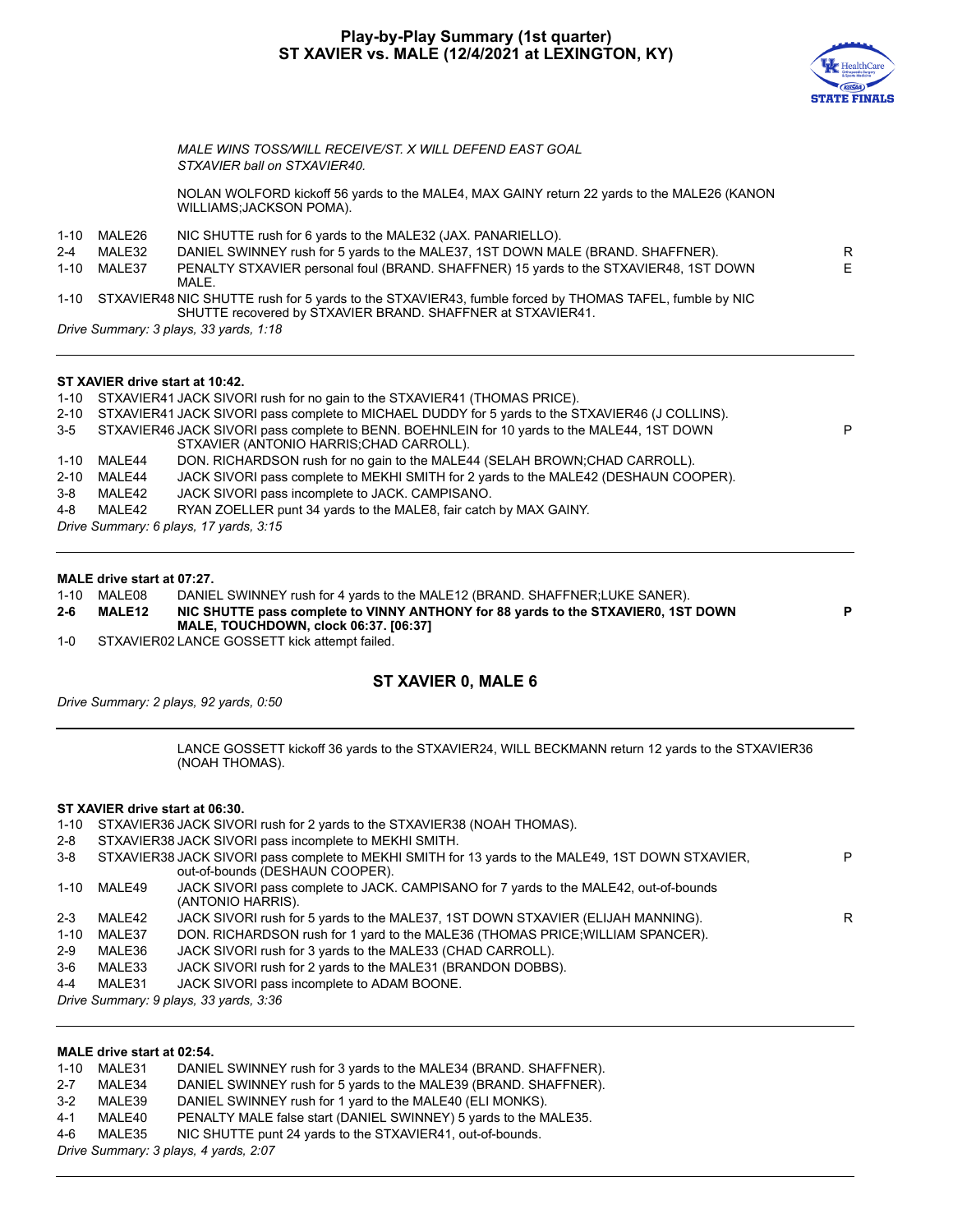# **ST XAVIER drive start at 00:47.**

1-10 STXAVIER41 JACK SIVORI rush for 4 yards to the STXAVIER45 (BRANDON DOBBS).

2-6 STXAVIER45 JACK SIVORI pass complete to MEKHI SMITH for 28 yards to the MALE27, 1ST DOWN STXAVIER (DESHAUN COOPER).

# **END OF 1ST QUARTER: ST XAVIER 0, MALE 6**

|                        |                    | Time 1st Downs      |  |  | Conversions |         |          |            |           |
|------------------------|--------------------|---------------------|--|--|-------------|---------|----------|------------|-----------|
| <b>Quarter Summary</b> | Score Poss R P X T |                     |  |  | 3rd         | 4th     | Rushina  | Passing    | Penalties |
| ST XAVIER              |                    | $07:45$ 1 3 0 4 2-4 |  |  |             | $0 - 1$ | $8 - 17$ | ٬ 6-9-0-65 | $1 - 15$  |
| MALE                   |                    | 04:15 1 1 1 3 0-1   |  |  |             | ი-ი     | 7-31     | 1-1-0-88   | $1 - 5$   |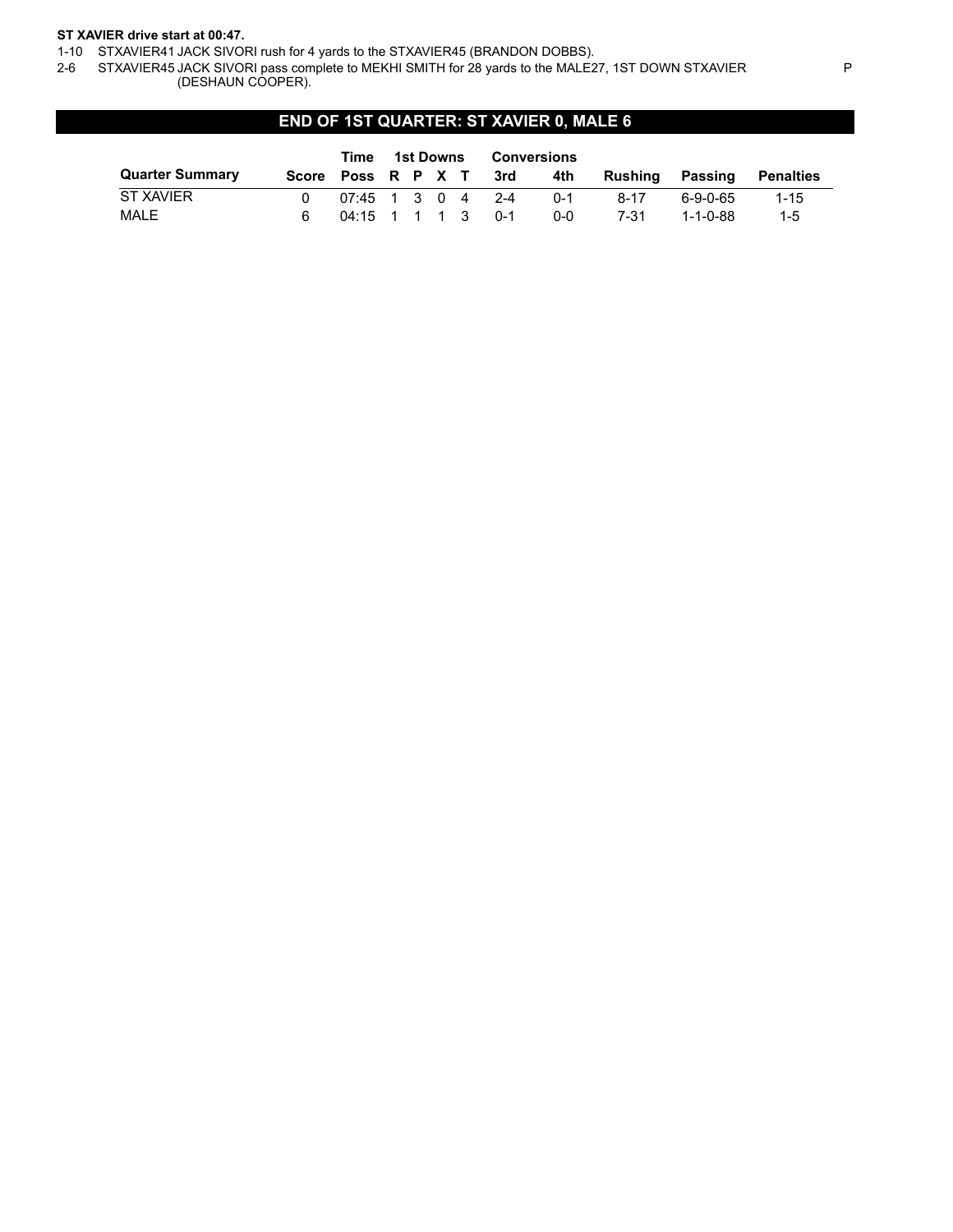# **Quickie Statistics (1st Quarter only) ST XAVIER vs. MALE (12/4/2021 at LEXINGTON, KY)**



|                                                                                                      |                                                              |                             |                                                                           |                          |                  |                                           | <b>STXAVIER</b>  | <b>MALE</b>            |                          |             |              |                      |                      |
|------------------------------------------------------------------------------------------------------|--------------------------------------------------------------|-----------------------------|---------------------------------------------------------------------------|--------------------------|------------------|-------------------------------------------|------------------|------------------------|--------------------------|-------------|--------------|----------------------|----------------------|
|                                                                                                      | Score                                                        |                             |                                                                           |                          |                  |                                           | 0                | 6                      |                          |             |              |                      |                      |
|                                                                                                      | <b>FIRST DOWNS</b>                                           |                             |                                                                           |                          |                  |                                           | 4                | 3                      |                          |             |              |                      |                      |
|                                                                                                      | <b>RUSHES-YARDS (NET)</b>                                    |                             |                                                                           |                          |                  |                                           | $8 - 17$         | $7 - 31$               |                          |             |              |                      |                      |
|                                                                                                      | <b>PASSING-YARDS (NET)</b>                                   |                             |                                                                           |                          |                  |                                           | 65               | 88                     |                          |             |              |                      |                      |
|                                                                                                      | Passes Att-Comp-Int                                          |                             |                                                                           |                          |                  |                                           | $9 - 6 - 0$      | $1 - 1 - 0$            |                          |             |              |                      |                      |
|                                                                                                      | <b>TOTAL OFFENSE PLAYS-YARDS</b>                             |                             |                                                                           |                          |                  |                                           | 17-82            | $8 - 119$              |                          |             |              |                      |                      |
|                                                                                                      | <b>Fumble Returns-Yards</b>                                  |                             |                                                                           |                          |                  |                                           | $1 - 0$<br>$0-0$ | $0-0$                  |                          |             |              |                      |                      |
|                                                                                                      | Punt Returns-Yards<br>Kickoff Returns-Yards                  |                             |                                                                           |                          |                  |                                           | $1 - 12$         | $0-0$<br>$1 - 22$      |                          |             |              |                      |                      |
|                                                                                                      | Interception Returns-Yards                                   |                             |                                                                           |                          |                  |                                           | $0 - 0$          | $0-0$                  |                          |             |              |                      |                      |
|                                                                                                      | Punts (Number-Avg)                                           |                             |                                                                           |                          |                  |                                           | $1 - 34.0$       | $1 - 24.0$             |                          |             |              |                      |                      |
|                                                                                                      | Fumbles-Lost                                                 |                             |                                                                           |                          |                  |                                           | $0-0$            | $1 - 1$                |                          |             |              |                      |                      |
|                                                                                                      | Penalties-Yards                                              |                             |                                                                           |                          |                  |                                           | $1 - 15$         | $1 - 5$                |                          |             |              |                      |                      |
|                                                                                                      | Possession Time                                              |                             |                                                                           |                          |                  |                                           | 07:45            | 04:15                  |                          |             |              |                      |                      |
|                                                                                                      | <b>Third-Down Conversions</b>                                |                             |                                                                           |                          |                  |                                           | $2 - 4$          | 0-1                    |                          |             |              |                      |                      |
|                                                                                                      | Fourth-Down Conversions                                      |                             |                                                                           |                          |                  |                                           | $0 - 1$          | $0-0$                  |                          |             |              |                      |                      |
| <b>ST XAVIER</b>                                                                                     |                                                              |                             |                                                                           |                          | <b>MALE</b>      |                                           |                  |                        |                          |             |              |                      |                      |
| <b>Rushing</b>                                                                                       | No.                                                          | Gain Loss Net TD            |                                                                           | Avg Lg                   | <b>Rushing</b>   |                                           | No.              | Gain                   |                          | Loss Net TD |              | Avg Lg               |                      |
| <b>JACK SIVORI</b>                                                                                   | 16<br>6                                                      | 0                           | 16<br>2.7<br>0                                                            | 5                        |                  | <b>DANIEL SWINNEY</b>                     |                  | 18<br>5                | 0                        | 18          | 0            | 3.6                  | $\overline{5}$       |
| <b>DON. RICHARDSON</b>                                                                               | $\overline{c}$<br>1                                          | $\Omega$                    | 0<br>0.5<br>1                                                             | 1                        |                  | <b>NIC SHUTTE</b>                         |                  | $\overline{c}$<br>11   | 0                        | 11          | 0            | 5.5                  | 6                    |
| Passing                                                                                              | C-A-I                                                        | Yds<br>TD                   | Lg                                                                        | Sack                     | Passing          |                                           |                  | C-A-I                  | Yds                      | TD          | Lg           |                      | Sack                 |
| <b>JACK SIVORI</b>                                                                                   | $6 - 9 - 0$                                                  | $\overline{0}$<br>65        | $\overline{28}$                                                           |                          |                  | <b>NIC SHUTTE</b>                         |                  | $1 - 1 - 0$            | 88                       |             | 88           |                      |                      |
| Receiving<br><b>MEKHI SMITH</b><br>JACK. CAMPISANO<br><b>BENN. BOEHNLEIN</b><br><b>MICHAEL DUDDY</b> | No.<br>3<br>1<br>1                                           | Yards<br>43<br>7<br>10<br>5 | TD<br>Tgt<br>0<br>4<br>$\overline{2}$<br>0<br>0<br>1<br>$\mathbf{0}$<br>1 | Lg<br>28<br>7<br>10<br>5 | Receiving        | <b>VINNY ANTHONY</b>                      |                  | No.<br>1               |                          | Yards<br>88 | TD           | Tgt                  | Lg                   |
| Puntina<br>RYAN ZOELLER                                                                              | No.<br>Yds<br>$\overline{34}$                                | Avg<br>34.0                 | In20<br>Lng<br>34                                                         | TВ<br><sup>0</sup>       | Puntina          | <b>NIC SHUTTE</b>                         | No.<br>1         | Yds<br>$\overline{24}$ | Avg<br>$\overline{24.0}$ | Lng<br>24   |              | In20<br><sup>0</sup> | TВ<br>$\overline{0}$ |
| <b>Punt Returns</b>                                                                                  | No.                                                          | Yards                       | TD                                                                        | Lg                       |                  | <b>Punt Returns</b>                       |                  | No.                    |                          | Yards       |              | TD                   | $lg$                 |
| Kick Returns                                                                                         | No.                                                          |                             | Yards<br>TD                                                               | Lg                       |                  | <b>Kick Returns</b>                       |                  | No.                    |                          | Yards       |              | TD                   | $\frac{Lg}{22}$      |
| <b>WILL BECKMANN</b>                                                                                 |                                                              |                             | 12                                                                        | 12                       |                  | <b>MAX GAINY</b>                          |                  |                        |                          | 22          |              | $\Omega$             |                      |
|                                                                                                      |                                                              |                             |                                                                           |                          |                  |                                           |                  |                        |                          |             |              |                      |                      |
| Tackles                                                                                              | UA-A                                                         | Total                       | <b>Sacks</b>                                                              | TFL                      | <b>Tackles</b>   |                                           |                  | UA-A                   |                          | Total       | <b>Sacks</b> |                      | TFL                  |
| <b>BRAND. SHAFFNER</b><br>JAX. PANARIELLO                                                            | $3 - 1$<br>$1 - 0$                                           | 3.5<br>1.0                  | 0.0<br>0.0                                                                | 0.0<br>0.0               |                  | <b>DESHAUN COOPER</b>                     |                  |                        | $3-0$<br>$1 - 2$         | 3.0<br>2.0  | 0.0          |                      | 0.0                  |
| <b>ELI MONKS</b>                                                                                     | $1 - 0$                                                      | 1.0                         | 0.0                                                                       | 0.0                      |                  | <b>CHAD CARROLL</b><br><b>NOAH THOMAS</b> |                  |                        | 2-0                      | 2.0         | 0.0<br>0.0   |                      | 0.0<br>0.0           |
| <b>THOMAS TAFEL</b>                                                                                  | $1 - 0$                                                      | 1.0                         | 0.0                                                                       | 0.0                      |                  | <b>BRANDON DOBBS</b>                      |                  |                        | $2 - 0$                  | 2.0         | 0.0          |                      | 0.0                  |
| JACKSON POMA                                                                                         | $0 - 1$                                                      | 0.5                         | 0.0                                                                       | 0.0                      |                  | <b>ANTONIO HARRIS</b>                     |                  |                        | $1 - 1$                  | 1.5         | 0.0          |                      | 0.0                  |
| KANON WILLIAMS                                                                                       | $0 - 1$                                                      | 0.5                         | 0.0                                                                       | 0.0                      |                  | <b>THOMAS PRICE</b>                       |                  |                        | $1 - 1$                  | 1.5         | 0.0          |                      | 0.0                  |
| LUKE SANER                                                                                           | $0 - 1$                                                      | 0.5                         | 0.0                                                                       | 0.0                      | <b>J COLLINS</b> |                                           |                  |                        | $1 - 0$                  | 1.0         | 0.0          |                      | 0.0                  |
|                                                                                                      |                                                              |                             |                                                                           |                          |                  | <b>ELIJAH MANNING</b>                     |                  |                        | $1 - 0$                  | 1.0         | 0.0          |                      | 0.0                  |
|                                                                                                      |                                                              |                             |                                                                           |                          |                  |                                           |                  |                        |                          |             |              |                      |                      |
| Qtr<br>Time<br><b>Scoring Play</b>                                                                   |                                                              |                             |                                                                           |                          |                  |                                           |                  |                        |                          |             |              | V-H                  |                      |
| 06:37<br>1st                                                                                         | MALE - VINNY ANTHONY 88 yd TD PASS from NIC SHUTTE 2-92 0:50 |                             |                                                                           |                          |                  |                                           |                  |                        |                          |             |              | $0 - 6$              |                      |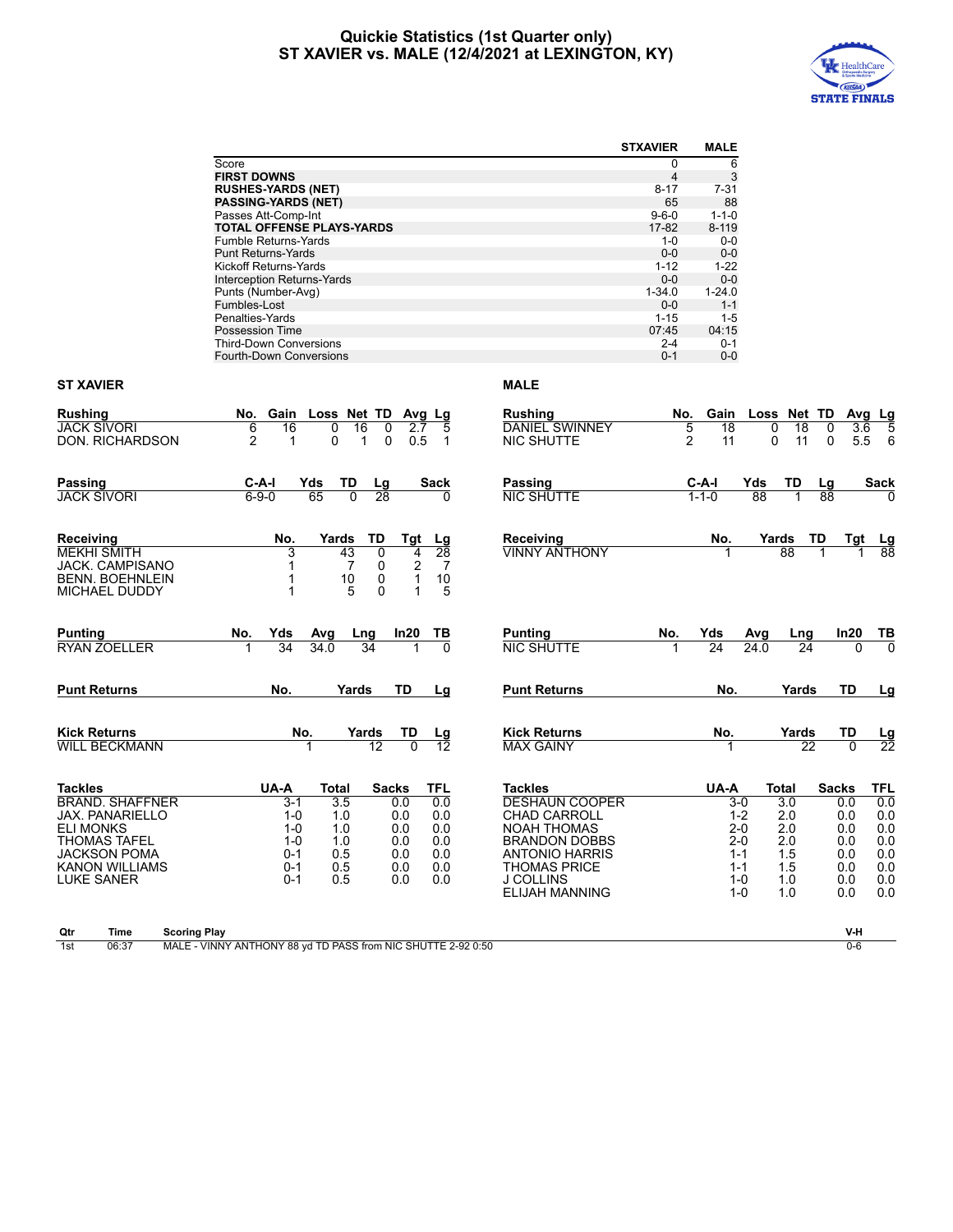# **Play-by-Play Summary (2nd quarter) ST XAVIER vs. MALE (12/4/2021 at LEXINGTON, KY)**



| $1 - 0$ | MALE02        | NOLAN WOLFORD kick attempt good.                                                                            |   |
|---------|---------------|-------------------------------------------------------------------------------------------------------------|---|
| 4-1     | <b>MALE02</b> | JACK SIVORI rush for 2 yards to the MALE0, 1ST DOWN STXAVIER, TOUCHDOWN, clock 08:15.<br>[08:15]            | R |
| $3-9$   | MALE10        | JACK SIVORI pass complete to MEKHI SMITH for 8 yards to the MALE2 (ANTONIO HARRIS).                         |   |
| $2 - 8$ | MALE09        | JACK SIVORI rush for loss of 1 yard to the MALE10 (NOAH THOMAS).                                            |   |
| 1-10    | MALE11        | JACK SIVORI rush for 2 yards to the MALE9 (NOAH THOMAS).                                                    |   |
| $4 - 4$ | MALE21        | JACK SIVORI pass complete to MEKHI SMITH for 10 yards to the MALE11, 1ST DOWN STXAVIER<br>(DESHAUN COOPER). |   |
| $4 - 4$ | MALE21        | Timeout ST XAVIER, clock 10:58. [10:58]                                                                     |   |
| $3 - 4$ | MALE21        | JACK SIVORI rush for no gain to the MALE21 (SELAH BROWN; ELIJAH MANNING).                                   |   |
| $2 - 4$ | MALE21        | JACK SIVORI pass incomplete.                                                                                |   |
| 1-10    | MALE27        | JACK SIVORI pass complete to BENN. BOEHNLEIN for 6 yards to the MALE21.                                     |   |
|         | 1-10 MALE27   | Start of 2nd quarter, clock 12:00. [12:00]                                                                  |   |
|         |               |                                                                                                             |   |

# **ST XAVIER 7, MALE 6**

*Drive Summary: 10 plays, 59 yards, 4:32*

NOLAN WOLFORD kickoff 56 yards to the MALE4, MAX GAINY return 20 yards to the MALE24 (KANON WILLIAMS), PENALTY STXAVIER personal foul 12 yards to the MALE12, 1st and 10, MALE ball on MALE12.

## **MALE drive start at 08:07.**

| 1-10     | MALE12 | NIC SHUTTE rush for 7 yards to the MALE19 (BRAND, SHAFFNER).                                                       |   |
|----------|--------|--------------------------------------------------------------------------------------------------------------------|---|
| $2 - 3$  | MALE19 | DANIEL SWINNEY rush for 10 yards to the MALE29, 1ST DOWN MALE (JAX. PANARIELLO).                                   | R |
| $1 - 10$ | MALE29 | NIC SHUTTE pass complete to D VRBANCIC for 11 yards to the MALE40, 1ST DOWN MALE, out-of-<br>bounds.               | P |
| $1 - 10$ | MALE40 | DANIEL SWINNEY rush for 7 yards to the MALE47 (WILLIAM WALTERS).                                                   |   |
| $2 - 3$  | MALE47 | DANIEL SWINNEY rush for 7 yards to the STXAVIER46, 1ST DOWN MALE (LUKE SANER;TYLER<br>NEAL).                       | R |
| $1 - 10$ |        | STXAVIER46 NIC SHUTTE rush for 2 yards to the STXAVIER44, out-of-bounds.                                           |   |
| $2 - 8$  |        | STXAVIER44 NIC SHUTTE pass complete to MAX GAINY for 11 yards to the STXAVIER33, 1ST DOWN MALE, out-of-<br>bounds. | P |
| 1-10     |        | STXAVIER33 DANIEL SWINNEY rush for 6 yards to the STXAVIER27 (JACKSON POMA; WILLIAM WALTERS).                      |   |
| $2 - 4$  |        | STXAVIER27 Timeout MALE, clock 05:56. [05:56]                                                                      |   |
| 2-4      |        | STXAVIER27 DANIEL SWINNEY rush for 1 yard to the STXAVIER26 (LUKE SANER: JAX. PANARIELLO).                         |   |
| $3 - 3$  |        | STXAVIER26 DANIEL SWINNEY rush for 3 yards to the STXAVIER23, 1ST DOWN MALE (WILLIAM WALTERS).                     | R |
| $1 - 10$ |        | STXAVIER23 DANIEL SWINNEY rush for 4 yards to the STXAVIER19 (JAX. PANARIELLO).                                    |   |
| $2 - 6$  |        | STXAVIER19 NIC SHUTTE pass complete to D VRBANCIC for 19 yards to the STXAVIER0, 1ST DOWN MALE,                    | P |
|          |        | <b>TOUCHDOWN, clock 04:05. [04:05]</b>                                                                             |   |

**1-0 STXAVIER02 LANCE GOSSETT kick attempt good.**

# **ST XAVIER 7, MALE 13**

1-0 MALE40 PENALTY STXAVIER personal foul (THOMAS TAFEL) 15 yards to the STXAVIER45. *Drive Summary: 12 plays, 88 yards, 4:02*

> LANCE GOSSETT kickoff 14 yards to the STXAVIER31, on-side kick, recovered by STXAVIER NICHOLAS BERGER on STXAVIER31.

# **ST XAVIER drive start at 04:02.**

- 1-10 STXAVIER31 JACK SIVORI pass complete to MICHAEL DUDDY for 7 yards to the STXAVIER38, out-of-bounds (DESHAUN COOPER).
- 2-3 STXAVIER38 JACK SIVORI pass complete to MEKHI SMITH for 2 yards to the STXAVIER40 (NOAH THOMAS).
- 3-1 STXAVIER40 JACK SIVORI rush for 1 yard to the STXAVIER41, 1ST DOWN STXAVIER (NOAH THOMAS).
- 1-10 STXAVIER41 JACK SIVORI rush for 2 yards to the STXAVIER43, out-of-bounds (ANTONIO HARRIS).
- 2-8 STXAVIER43 JACK SIVORI pass complete to MEKHI SMITH for 10 yards to the MALE47, 1ST DOWN STXAVIER (CHAD CARROLL;THOMAS PRICE). P
- 1-10 MALE47 JACK SIVORI pass incomplete to MICHAEL DUDDY.
- 2-10 MALE47 JACK SIVORI rush for 6 yards to the MALE41 (ROBERT BYRD).
- 3-4 MALE41 JACK SIVORI rush for loss of 17 yards to the STXAVIER42 (BRANDON DOBBS).
- 4-21 STXAVIER42 Timeout MALE, clock 01:22. [01:22]
- 4-21 STXAVIER42 BENN. BOEHNLEIN punt 56 yards to the MALE2, downed.

*Drive Summary: 8 plays, 11 yards, 2:51*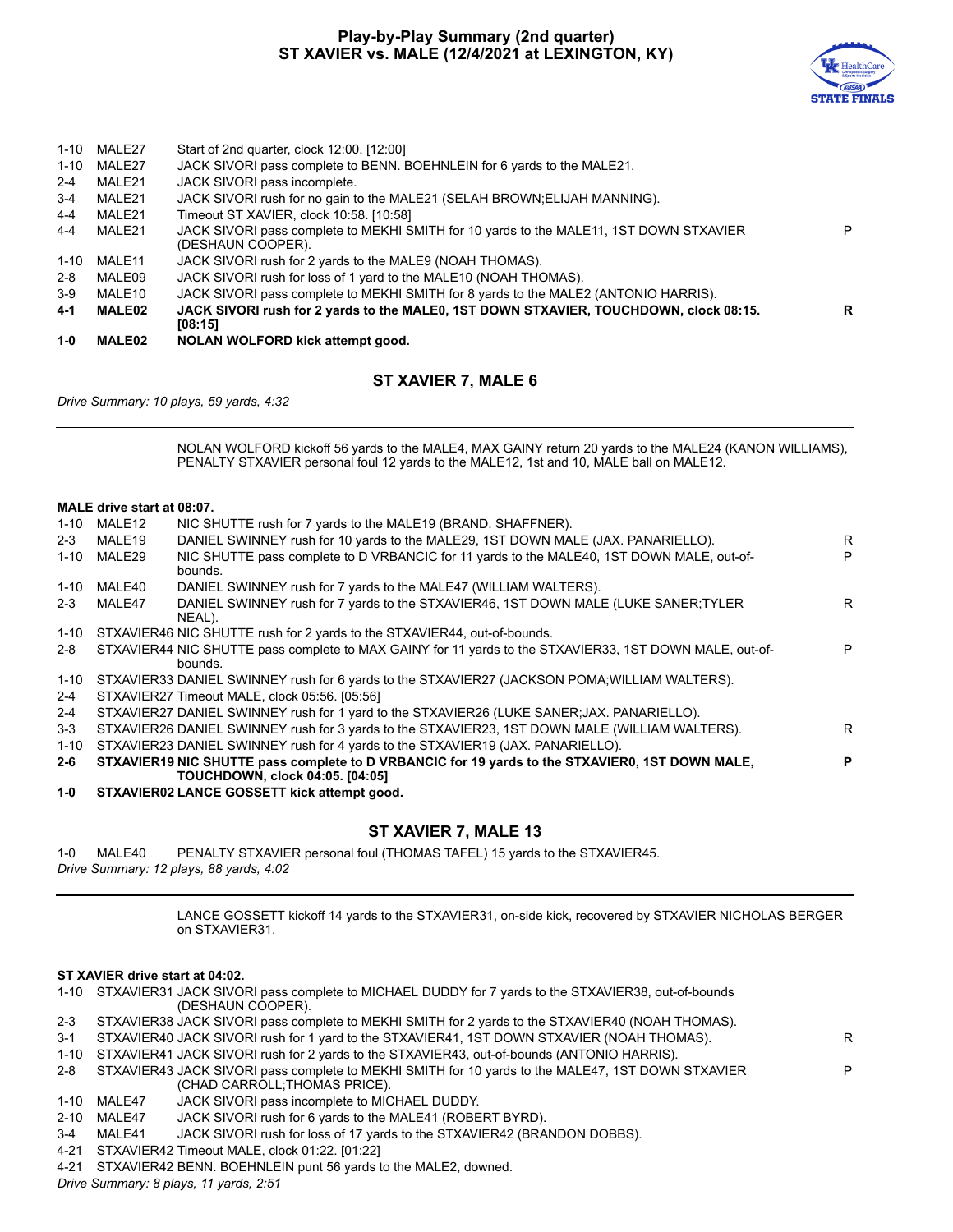# **MALE drive start at 01:11.**

| 1-10     | MALE02      | NIC SHUTTE pass incomplete to D VRBANCIC, PENALTY STXAVIER pass interference 15 yards to the<br>MALE17, 1ST DOWN MALE, NO PLAY. |
|----------|-------------|---------------------------------------------------------------------------------------------------------------------------------|
| 1-10     | MALE17      | NIC SHUTTE rush for loss of 5 yards to the MALE12, fumble by NIC SHUTTE recovered by MALE NIC<br>SHUTTE at MALE14.              |
|          | 2-13 MALE14 | Timeout MALE, clock 00:14. [00:14]                                                                                              |
| $2 - 13$ | MALE14      | DANIEL SWINNEY rush for 6 yards to the MALE20 (HOLDEN SIEBEL; TYLER NEAL).                                                      |
| $3 - 7$  | MALE20      | End of half, clock 00:00, [00:00]                                                                                               |
|          |             |                                                                                                                                 |

*Drive Summary: 2 plays, 18 yards, 1:11*

# **END OF 2ND QUARTER: ST XAVIER 7, MALE 13**

|                        |                        | Time 1st Downs       |  |  | Conversions       |         |         |                  |           |
|------------------------|------------------------|----------------------|--|--|-------------------|---------|---------|------------------|-----------|
| <b>Quarter Summary</b> | Score Poss R P X T 3rd |                      |  |  |                   | 4th     | Rushina | Passing          | Penalties |
| ST XAVIER              |                        |                      |  |  | 06:39 2 2 0 4 1-4 | $2 - 2$ | $8 - 5$ | $6 - 8 - 0 - 43$ | $3-42$    |
| MALE                   |                        | $0.5:21$ 3 3 1 7 1-1 |  |  |                   | 0-0     | 11-50   | 3-3-0-41         | $0 - 0$   |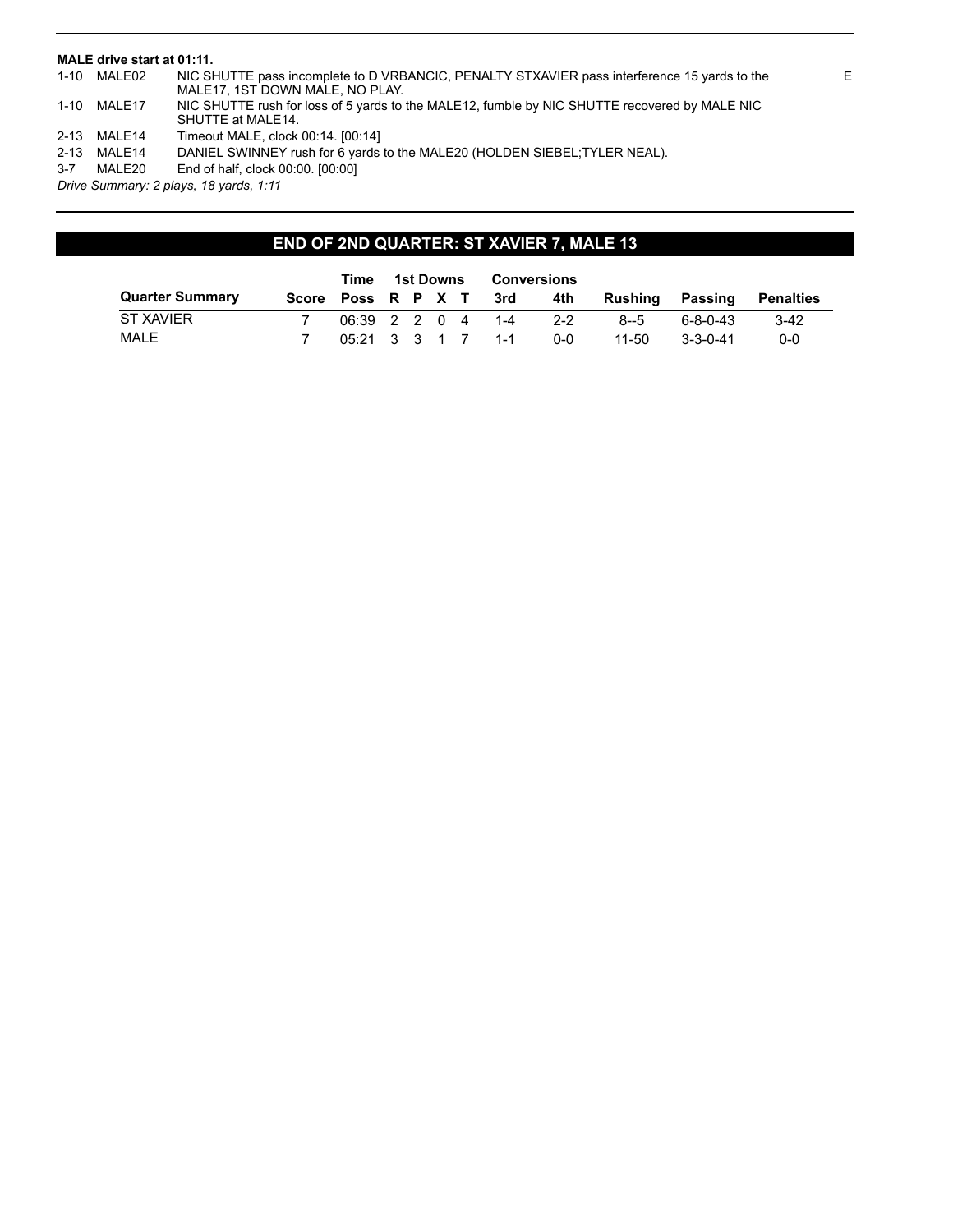# **Quickie Statistics (Halftime Cumulative) ST XAVIER vs. MALE (12/4/2021 at LEXINGTON, KY)**



|                                           |                                                                                                                                      | <b>STXAVIER</b>                               | <b>MALE</b>      |                         |                |                 |
|-------------------------------------------|--------------------------------------------------------------------------------------------------------------------------------------|-----------------------------------------------|------------------|-------------------------|----------------|-----------------|
|                                           | Score                                                                                                                                | 7                                             | 13               |                         |                |                 |
|                                           | <b>FIRST DOWNS</b>                                                                                                                   | 8                                             | 10               |                         |                |                 |
|                                           | <b>RUSHES-YARDS (NET)</b>                                                                                                            | 16-12                                         | 18-81            |                         |                |                 |
|                                           | <b>PASSING-YARDS (NET)</b>                                                                                                           | 108                                           | 129              |                         |                |                 |
|                                           | Passes Att-Comp-Int                                                                                                                  | $17 - 12 - 0$                                 | $4 - 4 - 0$      |                         |                |                 |
|                                           | <b>TOTAL OFFENSE PLAYS-YARDS</b>                                                                                                     | 33-120                                        | 22-210           |                         |                |                 |
|                                           | Fumble Returns-Yards                                                                                                                 | $1 - 0$                                       | $0-0$            |                         |                |                 |
|                                           | <b>Punt Returns-Yards</b>                                                                                                            | $0-0$                                         | $0-0$            |                         |                |                 |
|                                           | Kickoff Returns-Yards                                                                                                                | $1 - 12$                                      | $2 - 42$         |                         |                |                 |
|                                           | Interception Returns-Yards                                                                                                           | $0-0$                                         | $0-0$            |                         |                |                 |
|                                           | Punts (Number-Avg)                                                                                                                   | $1 - 34.0$                                    | $1 - 24.0$       |                         |                |                 |
|                                           | Fumbles-Lost                                                                                                                         | $0-0$                                         | $4 - 2$          |                         |                |                 |
|                                           | Penalties-Yards                                                                                                                      | $4 - 57$                                      | $1 - 5$          |                         |                |                 |
|                                           | <b>Possession Time</b>                                                                                                               | 14:24                                         | 9:36             |                         |                |                 |
|                                           | <b>Third-Down Conversions</b><br>Fourth-Down Conversions                                                                             | $3-8$<br>$2 - 3$                              | $1 - 2$<br>$0-0$ |                         |                |                 |
| <b>ST XAVIER</b>                          |                                                                                                                                      | <b>MALE</b>                                   |                  |                         |                |                 |
| Rushing                                   | No.<br>Gain Loss Net TD Lg<br>Avg                                                                                                    | Rushing<br>No.                                |                  | Gain Loss Net TD Lg     |                | <b>Avg</b>      |
| JACK SIVORI                               | -18<br>14<br>29<br>11<br>0.8<br>1<br>6                                                                                               | DANIEL SWINNEY<br>13                          | 62               | 0<br>62                 | 0<br>10        | 4.8             |
| DON. RICHARDSON                           | 2<br>$\mathbf{1}$<br>0<br>0<br>1<br>0.5<br>1                                                                                         | <b>NIC SHUTTE</b>                             | 20<br>5          | -5<br>15                | 0<br>7         | 3               |
| Passing                                   | C-A-I<br>TD<br>Sack<br>Yds<br>Lg                                                                                                     | Passing                                       | C-A-I            | Yds<br>TD               | Lg             | Sack            |
| <b>JACK SIVORI</b>                        | $12 - 17 - 0$<br>108<br>$\Omega$<br>28<br>0                                                                                          | <b>NIC SHUTTE</b>                             | $4 - 4 - 0$      | 129<br>$\overline{2}$   | 88             | <sup>0</sup>    |
|                                           |                                                                                                                                      |                                               |                  |                         |                |                 |
| Receiving                                 | TD<br>No.<br>Yds<br>Tgt<br><u>Lg</u>                                                                                                 | Receiving                                     | No.              | TD<br>Yds               | Tgt            |                 |
| <b>MEKHI SMITH</b>                        | 73<br>0<br>8<br>28<br>7                                                                                                              | <b>D VRBANCIC</b>                             | 2                | 30                      | 2              | $\frac{Lg}{19}$ |
| JACK. CAMPISANO                           | 2<br>7<br>0<br>7<br>1                                                                                                                | <b>VINNY ANTHONY</b>                          | 1                | 88<br>1                 | 1              | 88              |
| <b>BENN. BOEHNLEIN</b>                    | 2<br>2<br>0<br>10<br>16                                                                                                              | <b>MAX GAINY</b>                              | 1                | 11<br>0                 | 1              | 11              |
| <b>MICHAEL DUDDY</b>                      | $\overline{2}$<br>3<br>$\Omega$<br>12<br>7                                                                                           |                                               |                  |                         |                |                 |
| Punting                                   | No.<br>Yds<br>Avg Lg<br>In20<br>ТВ                                                                                                   | <b>Punting</b><br>No.                         | Yds              |                         | In20           |                 |
| <b>BENN. BOEHNLEIN</b>                    | 56<br>56.0<br>56<br>0                                                                                                                | <b>NIC SHUTTE</b>                             | 24               | Avg<br>Lg<br>24.0<br>24 | 0              | TВ<br>ក         |
| <b>RYAN ZOELLER</b>                       | 34<br>34.0<br>34<br>1<br>1<br>0                                                                                                      |                                               |                  |                         |                |                 |
|                                           |                                                                                                                                      |                                               |                  |                         |                |                 |
| <b>Punt Returns</b>                       | No.<br>Yards<br>TD<br>Lg                                                                                                             | <b>Punt Returns</b>                           | No.              | Yards                   | TD             | Lg              |
| <b>Kick Returns</b>                       | No.<br>Yards<br>TD<br>Lg                                                                                                             | <b>Kick Returns</b>                           | No.              | Yards                   | TD             | Lg              |
| <b>WILL BECKMANN</b>                      | 12<br>$\Omega$<br>12                                                                                                                 | <b>MAX GAINY</b>                              | 2                | 42                      | $\Omega$       | $\overline{22}$ |
|                                           |                                                                                                                                      |                                               |                  |                         |                |                 |
| Tackles<br><b>BRAND. SHAFFNER</b>         | UA-A<br><b>TFL</b><br>Total<br><b>Sacks</b>                                                                                          | <b>Tackles</b><br><b>NOAH THOMAS</b>          | UA-A             | Total                   | <b>Sacks</b>   | <b>TFL</b>      |
|                                           | 0.0<br>4-1<br>4.5<br>0.0<br>3-1<br>0.0                                                                                               |                                               | 6-0<br>$5-0$     | 6.0                     | 0.0            | 1.0             |
| JAX. PANARIELLO<br><b>WILLIAM WALTERS</b> | 3.5<br>0.0<br>2.5<br>$2 - 1$<br>0.0<br>0.0                                                                                           | <b>DESHAUN COOPER</b>                         | 3-1              | 5.0<br>3.5              | 0.0<br>0.0     | 0.0<br>0.0      |
| <b>KANON WILLIAMS</b>                     | $1 - 1$<br>1.5<br>0.0<br>0.0                                                                                                         | <b>ANTONIO HARRIS</b><br><b>BRANDON DOBBS</b> | $3-0$            | 3.0                     | 0.0            | 1.0             |
| <b>LUKE SANER</b>                         | $0-3$<br>1.5<br>0.0<br>0.0                                                                                                           | <b>CHAD CARROLL</b>                           | $1 - 3$          | 2.5                     | 0.0            | 0.0             |
| <b>JACKSON POMA</b>                       | $0 - 2$<br>1.0<br>0.0<br>0.0                                                                                                         | <b>THOMAS PRICE</b>                           | $1 - 2$          | 2.0                     | 0.0            | 0.0             |
| ELI MONKS                                 | 0.0<br>1-0<br>1.0<br>0.0                                                                                                             | <b>ELIJAH MANNING</b>                         | $1 - 1$          | 1.5                     | 0.0            | 0.0             |
| TYLER NEAL                                | $0 - 2$<br>1.0<br>0.0<br>0.0                                                                                                         | <b>J COLLINS</b>                              | $1 - 0$          | 1.0                     | 0.0            | 0.0             |
|                                           |                                                                                                                                      |                                               |                  |                         |                |                 |
| <b>Scoring Play</b><br>Qtr<br>Time        |                                                                                                                                      |                                               |                  |                         | V-H            |                 |
| 06:37<br>1st<br>0.8.15<br>2nd             | MALE - VINNY ANTHONY 88 vd TD PASS from NIC SHUTTE 2-92 0:50<br>STYAVIER . IACK SIVORL2 W TD RUSH (KICK by NOLAN WOLFORD) 10.59 4:32 |                                               |                  |                         | $0 - 6$<br>7.R |                 |

2nd 08:15 STXAVIER - JACK SIVORI 2 yd TD RUSH (KICK by NOLAN WOLFORD), 10-59 4:32<br>2nd 04:05 MALE - D VRBANCIC 19 yd TD PASS from NIC SHUTTE (KICK by LANCE GOSSETT), 12-88 4:02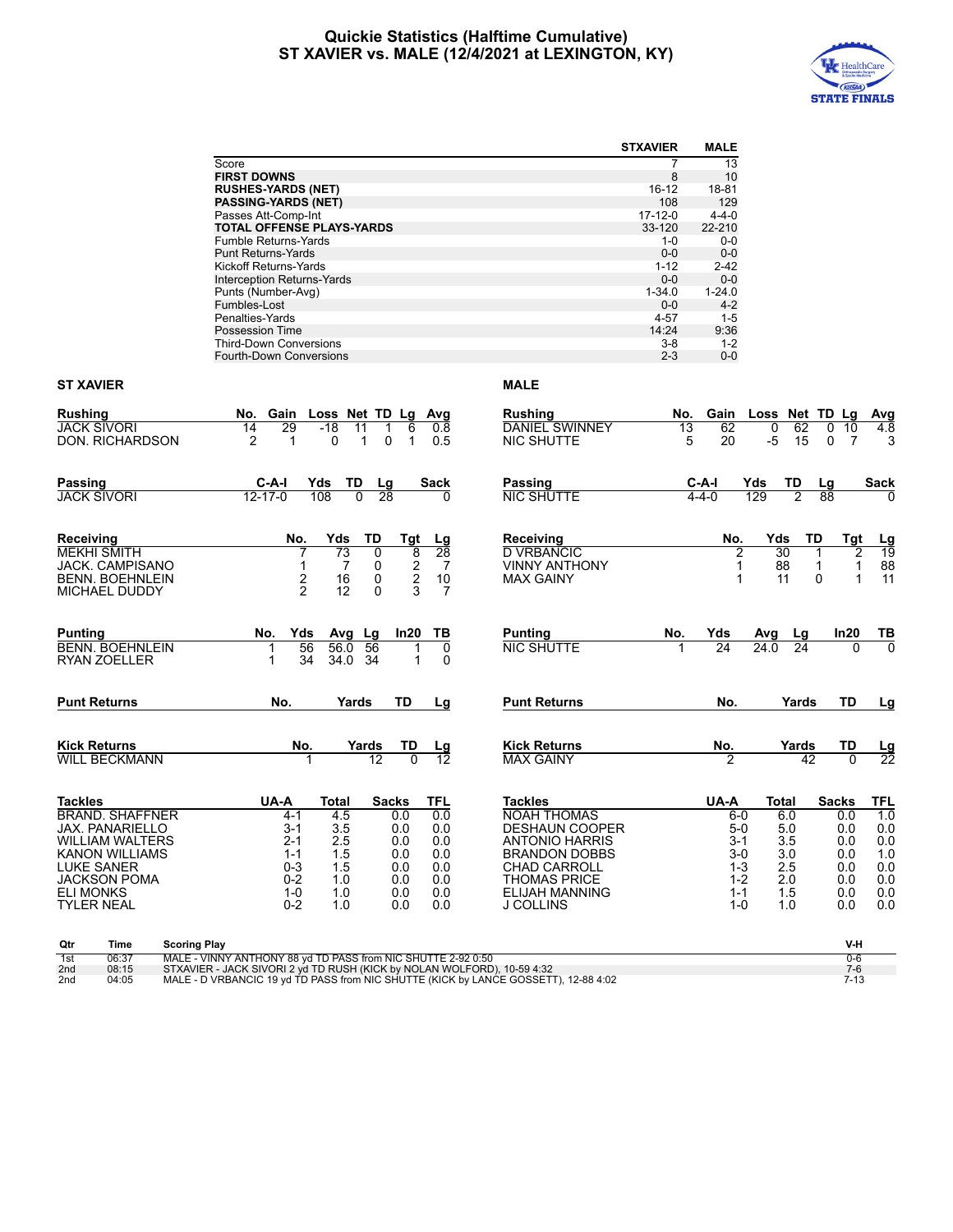# **Quickie Statistics (2nd Quarter only) ST XAVIER vs. MALE (12/4/2021 at LEXINGTON, KY)**



|                                    |                                                   |                |                     |                |                       | <b>STXAVIER</b>   | <b>MALE</b>       |             |       |              |                 |
|------------------------------------|---------------------------------------------------|----------------|---------------------|----------------|-----------------------|-------------------|-------------------|-------------|-------|--------------|-----------------|
|                                    | Score                                             |                |                     |                |                       | 7                 | $\overline{7}$    |             |       |              |                 |
|                                    | <b>FIRST DOWNS</b>                                |                |                     |                |                       | 4                 | $\overline{7}$    |             |       |              |                 |
|                                    | <b>RUSHES-YARDS (NET)</b>                         |                |                     |                |                       | $8 - 5$           | $11 - 50$         |             |       |              |                 |
|                                    | <b>PASSING-YARDS (NET)</b><br>Passes Att-Comp-Int |                |                     |                |                       | 43<br>$8 - 6 - 0$ | 41<br>$3 - 3 - 0$ |             |       |              |                 |
|                                    | <b>TOTAL OFFENSE PLAYS-YARDS</b>                  |                |                     |                |                       | 16-38             | 14-91             |             |       |              |                 |
|                                    | Fumble Returns-Yards                              |                |                     |                |                       | $0-0$             | $0-0$             |             |       |              |                 |
|                                    | <b>Punt Returns-Yards</b>                         |                |                     |                |                       | $0-0$             | $0-0$             |             |       |              |                 |
|                                    | Kickoff Returns-Yards                             |                |                     |                |                       | $0-0$             | $1 - 20$          |             |       |              |                 |
|                                    | Interception Returns-Yards                        |                |                     |                |                       | $0-0$             | $0-0$             |             |       |              |                 |
|                                    | Punts (Number-Avg)                                |                |                     |                |                       | $1 - 56.0$        | $-0$              |             |       |              |                 |
|                                    | Fumbles-Lost                                      |                |                     |                |                       | $0-0$             | $1 - 0$           |             |       |              |                 |
|                                    | Penalties-Yards                                   |                |                     |                |                       | $3-42$            | $0 - 0$           |             |       |              |                 |
|                                    | Possession Time                                   |                |                     |                |                       | 06:39             | 05:21             |             |       |              |                 |
|                                    | <b>Third-Down Conversions</b>                     |                |                     |                |                       | $1 - 4$           | $1 - 1$           |             |       |              |                 |
|                                    | Fourth-Down Conversions                           |                |                     |                |                       | $2 - 2$           | $0-0$             |             |       |              |                 |
| <b>ST XAVIER</b>                   |                                                   |                |                     |                | <b>MALE</b>           |                   |                   |             |       |              |                 |
| Rushing<br>No.                     | Gain<br>Loss                                      | Net TD         |                     |                | <b>Rushing</b>        | No.               | Gain              | Loss Net TD |       |              |                 |
| <b>JACK SIVORI</b>                 | 13<br>$-18$<br>8                                  | $-5$           | Avg<br>-0.6         | Lg             | <b>DANIEL SWINNEY</b> | 8                 | 44                | 0           | 44    | 0<br>5.5     | Avg Lg<br>10    |
|                                    |                                                   |                |                     |                | <b>NIC SHUTTE</b>     | 3                 | 9                 | -5          | 4     | 1.3<br>0     | -7              |
|                                    |                                                   |                |                     |                |                       |                   |                   |             |       |              |                 |
| Passing                            | C-A-I<br>Yds                                      | TD             | Lg                  | Sack           | Passing               |                   | C-A-I             | Yds         | TD    | Lg           | Sack            |
| <b>JACK SIVORI</b>                 | $6 - 8 - 0$                                       | 43             | 10                  |                | <b>NIC SHUTTE</b>     |                   | $3 - 3 - 0$       | 41          |       | 19           |                 |
|                                    |                                                   |                |                     |                |                       |                   |                   |             |       |              |                 |
| Receiving                          | No.                                               | Yards          | TD<br><b>Tgt</b>    | Lg             | Receiving             |                   | No.               | Yards       | TD    | Tgt          | <u>Lg</u>       |
| <b>MEKHI SMITH</b>                 | 4                                                 | 30             | 0<br>4              | 10             | <b>D VRBANCIC</b>     |                   | 2                 | 30          | 1     | 2            | $\overline{19}$ |
| <b>BENN. BOEHNLEIN</b>             | $\mathbf{1}$                                      | 6              | 0<br>1              | 6              | <b>MAX GAINY</b>      |                   | 1                 | 11          | 0     | $\mathbf{1}$ | 11              |
| <b>MICHAEL DUDDY</b>               | 1                                                 | $\overline{7}$ | 0<br>$\overline{2}$ | $\overline{7}$ |                       |                   |                   |             |       |              |                 |
|                                    |                                                   |                |                     |                |                       |                   |                   |             |       |              |                 |
| <b>Punting</b>                     | Yds<br>No.                                        | Avg            | Lng<br>In20         | TВ             | <b>Punting</b><br>No. | Yds               | Avg               |             | Lng   | In20         | TВ              |
| <b>BENN. BOEHNLEIN</b>             | 56                                                | 56.0           | 56                  |                |                       |                   |                   |             |       |              |                 |
| <b>Punt Returns</b>                | No.                                               | Yards          | TD                  | Lg             | <b>Punt Returns</b>   |                   | No.               |             | Yards | TD           | Lg              |
|                                    |                                                   |                |                     |                |                       |                   |                   |             |       |              |                 |
| <b>Kick Returns</b>                | No.                                               | Yards          | TD                  | <u>Lg</u>      | <b>Kick Returns</b>   |                   | No.               |             | Yards | TD           | <u>Lg</u>       |
|                                    |                                                   |                |                     |                | <b>MAX GAINY</b>      |                   |                   |             | 20    | $\Omega$     | $\overline{20}$ |
|                                    |                                                   |                |                     |                |                       |                   |                   |             |       |              |                 |
| <b>Tackles</b>                     | UA-A                                              | <b>Total</b>   | <b>Sacks</b>        | TFL            | <b>Tackles</b>        |                   | UA-A              | Total       |       | <b>Sacks</b> | TFL             |
| <b>JAX. PANARIELLO</b>             | $2-1$                                             | 2.5            | 0.0                 | 0.0            | <b>NOAH THOMAS</b>    |                   | $4 - 0$           | 4.0         |       | 0.0          | 1.0             |
| <b>WILLIAM WALTERS</b>             | $2 - 1$                                           | 2.5            | 0.0                 | 0.0            | <b>ANTONIO HARRIS</b> |                   | $2 - 0$           | 2.0         |       | 0.0          | 0.0             |
| <b>KANON WILLIAMS</b>              | $1 - 0$                                           | 1.0            | 0.0                 | 0.0            | <b>DESHAUN COOPER</b> |                   | $2 - 0$           | 2.0         |       | 0.0          | 0.0             |
| <b>LUKE SANER</b>                  | $0 - 2$                                           | 1.0            | 0.0                 | 0.0            | <b>ROBERT BYRD</b>    |                   | $1 - 0$           | 1.0         |       | 0.0          | 0.0             |
| <b>BRAND, SHAFFNER</b>             | $1 - 0$                                           | 1.0            | 0.0                 | 0.0            | <b>BRANDON DOBBS</b>  |                   | $1 - 0$           | 1.0         |       | 0.0          | 1.0             |
| <b>TYLER NEAL</b>                  | $0 - 2$                                           | 1.0            | 0.0                 | 0.0            | <b>CHAD CARROLL</b>   |                   | $0 - 1$           | 0.5         |       | 0.0          | 0.0             |
| <b>JACKSON POMA</b>                | $0 - 1$                                           | 0.5            | 0.0                 | 0.0            | <b>ELIJAH MANNING</b> |                   | $0 - 1$           | 0.5         |       | 0.0          | 0.0             |
| <b>HOLDEN SIEBEL</b>               | $0 - 1$                                           | 0.5            | 0.0                 | 0.0            | <b>THOMAS PRICE</b>   |                   | $0 - 1$           | 0.5         |       | 0.0          | 0.0             |
|                                    |                                                   |                |                     |                |                       |                   |                   |             |       |              |                 |
| Qtr<br><b>Scoring Play</b><br>Time |                                                   |                |                     |                |                       |                   |                   |             |       | V-H          |                 |

2nd 08:15 STXAVIER - JACK SIVORI 2 yd TD RUSH (KICK by NOLAN WOLFORD), 10-59 4:32<br>2nd 04:05 MALE - D VRBANCIC 19 yd TD PASS from NIC SHUTTE (KICK by LANCE GOSSETT), 12-88 4:02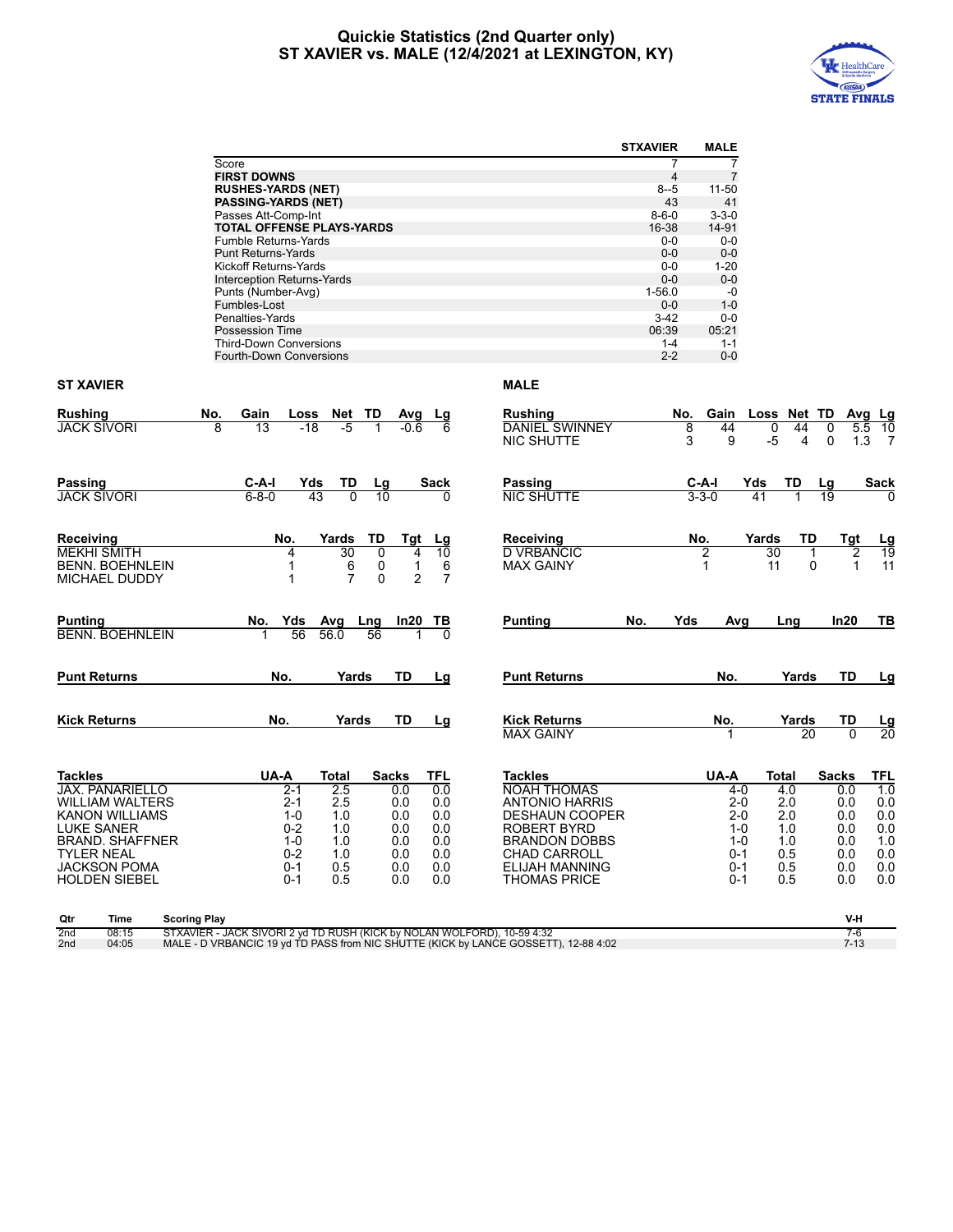

3-7 MALE20 Start of 3rd quarter, clock 12:00, MALE ball on MALE40. [12:00]

LANCE GOSSETT kickoff 36 yards to the STXAVIER24, WILL BECKMANN return 12 yards to the STXAVIER36 (KEVIN WILSON).

## **ST XAVIER drive start at 11:56.**

- 1-10 STXAVIER36 JACK SIVORI rush for 8 yards to the STXAVIER44 (THOMAS PRICE).
- 2-2 STXAVIER44 JACK SIVORI pass incomplete to MICHAEL DUDDY.

| $3-2$    |               | STXAVIER44 JACK SIVORI pass complete to MEKHI SMITH for 4 yards to the STXAVIER48, 1ST DOWN STXAVIER<br>(CHAD CARROLL).   | P |
|----------|---------------|---------------------------------------------------------------------------------------------------------------------------|---|
| $1 - 10$ |               | STXAVIER48 DON. RICHARDSON rush for loss of 1 yard to the STXAVIER47 (SELAH BROWN).                                       |   |
| $2 - 11$ |               | STXAVIER47 JACK SIVORI pass complete to JACK. CAMPISANO for 12 yards to the MALE41, 1ST DOWN<br>STXAVIER (RONALD HOWARD). | P |
| $1 - 10$ | MALE41        | JACK SIVORI rush for 10 yards to the MALE31, 1ST DOWN STXAVIER (ANTONIO HARRIS).                                          | R |
| $1 - 10$ | MALE31        | JACK SIVORI pass complete to BENN. BOEHNLEIN for 8 yards to the MALE23 (DESHAUN COOPER).                                  |   |
| $2 - 2$  | MALE23        | JACK SIVORI pass incomplete to BENN. BOEHNLEIN (NOAH THOMAS).                                                             |   |
| $3-2$    | MALE23        | JACK SIVORI rush for 1 yard to the MALE22 (SELAH BROWN).                                                                  |   |
| 4-1      | MALE22        | JACK SIVORI pass complete to ADAM BOONE for 11 yards to the MALE11, 1ST DOWN STXAVIER.                                    | P |
| $1 - 10$ | MALE11        | JACK SIVORI rush for 2 yards to the MALE9 (NOAH THOMAS).                                                                  |   |
| $2 - 8$  | MALE09        | JACK SIVORI pass incomplete to MEKHI SMITH.                                                                               |   |
| 3-8      | MALE09        | JACK SIVORI pass incomplete to JACK. CAMPISANO.                                                                           |   |
| 4-8      | <b>MALE09</b> | NOLAN WOLFORD field goal attempt from 26 GOOD, clock 06:57. [06:57]                                                       |   |

# **ST XAVIER 10, MALE 13**

*Drive Summary: 14 plays, 55 yards, 4:59*

NOLAN WOLFORD kickoff 48 yards to the MALE12, MAX GAINY return 15 yards to the MALE27 (MATTHEW DONHOFF).

### **MALE drive start at 06:50.**

1-10 MALE27 NIC SHUTTE pass complete to MAX GAINY for loss of 2 yards to the MALE25 (JACKSON POMA).

- 2-12 MALE25 DANIEL SWINNEY rush for 2 yards to the MALE27 (THOMAS TAFEL).
- 3-10 MALE27 NIC SHUTTE pass incomplete to D VRBANCIC, QB hurry by JAX. PANARIELLO.
- 4-10 MALE27 Timeout ST XAVIER, clock 05:29. [05:29]
- 4-10 MALE27 LANCE GOSSETT punt 17 yards to the MALE44, downed.
- *Drive Summary: 3 plays, 0 yards, 1:30*

# **ST XAVIER drive start at 05:20.**

1-10 MALE44 JACK SIVORI rush for 3 yards to the MALE41, fumble forced by JAREN BURGE, fumble by JACK SIVORI recovered by MALE RONALD HOWARD at MALE40.

*Drive Summary: 1 plays, 4 yards, 0:07*

# **MALE drive start at 05:13.**

|         | 1-10 MALE40 | NIC SHUTTE pass incomplete to VINNY ANTHONY.                                                                                                              |    |
|---------|-------------|-----------------------------------------------------------------------------------------------------------------------------------------------------------|----|
|         | 2-10 MALE40 | DANIEL SWINNEY rush for 6 yards to the MALE46 (BRAND, SHAFFNER).                                                                                          |    |
| $3 - 4$ | MALE46      | DANIEL SWINNEY rush for 14 yards to the STXAVIER40, 1ST DOWN MALE (JAX. PANARIELLO).                                                                      | R. |
|         |             | 1-10 STXAVIER40 DANIEL SWINNEY rush for 6 yards to the STXAVIER34 (TYLER NEAL; JAX. PANARIELLO), PENALTY<br>MALE holding 11 yards to the MALE49, NO PLAY. |    |
|         | 1-21 MALE49 | DANIEL SWINNEY rush for 5 yards to the STXAVIER46 (BRAND. SHAFFNER).                                                                                      |    |
|         |             | 2-16 STXAVIER46 NIC SHUTTE pass incomplete to MAX GAINY (MATTHEW DONHOFF).                                                                                |    |
|         |             | 3-16 STXAVIER46 NIC SHUTTE pass complete to D VRBANCIC for 12 yards to the STXAVIER34 (TYLER BOGGS).                                                      |    |
| 4-4     |             | STXAVIER34 DANIEL SWINNEY rush for 2 yards to the STXAVIER32 (TYLER BOGGS).                                                                               |    |
|         |             | Drive Summary: 7 plays, 28 yards, 2:53                                                                                                                    |    |
|         |             |                                                                                                                                                           |    |

# **ST XAVIER drive start at 02:20.**

1-10 STXAVIER32 JACK SIVORI pass complete to WILL BECKMANN for 42 yards to the MALE26, 1ST DOWN STXAVIER (ELIJAH MANNING).

**1-10 MALE26 JACK SIVORI pass complete to MICHAEL DUDDY for 26 yards to the MALE0, 1ST DOWN STXAVIER, TOUCHDOWN, clock 01:49. [01:49]**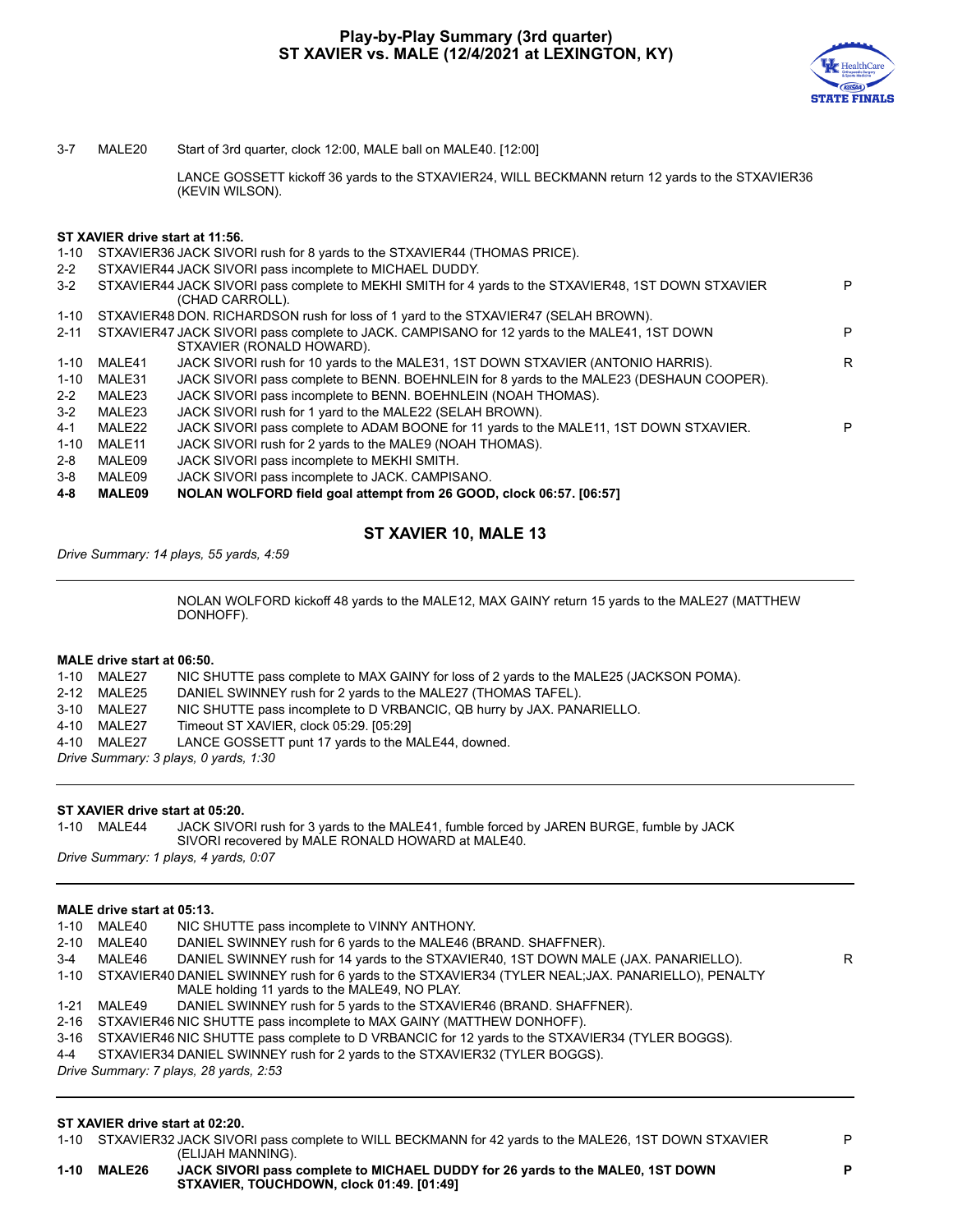# **ST XAVIER 17, MALE 13**

*Drive Summary: 2 plays, 68 yards, 0:31*

NOLAN WOLFORD kickoff 58 yards to the MALE2, MAX GAINY return 2 yards to the MALE4, VINNY ANTHONY for 8 yards to the MALE12 (ADAM BOONE).

# **MALE drive start at 01:41, MALE ball on MALE12.**

|         | 1-10 MALE12                              | NIC SHUTTE rush for 6 yards to the MALE18.                                                   |  |  |  |  |  |
|---------|------------------------------------------|----------------------------------------------------------------------------------------------|--|--|--|--|--|
| $2 - 4$ | MALE18                                   | NIC SHUTTE pass incomplete to VINNY ANTHONY (KANON WILLIAMS).                                |  |  |  |  |  |
| $3-4$   | MALE18                                   | PENALTY MALE false start (JON DANIELS) 5 yards to the MALE13.                                |  |  |  |  |  |
| $3-9$   | MALE13                                   | Timeout MALE, clock 00:57. [00:57]                                                           |  |  |  |  |  |
| $3-9$   | MALE13                                   | NIC SHUTTE pass intercepted by TYLER BOGGS at the 50 yardline, TYLER BOGGS return 0 yards to |  |  |  |  |  |
|         |                                          | the 50 yardline, QB hurry by MATTHEW DONHOFF.                                                |  |  |  |  |  |
|         | Dubis Organización de la calendaria Orgo |                                                                                              |  |  |  |  |  |

*Drive Summary: 3 plays, 1 yards, 0:56*

# **ST XAVIER drive start at 00:45.**

1-10 STXAVIER50 JACK SIVORI rush for 2 yards to the MALE48 (J MONROE).

# **END OF 3RD QUARTER: ST XAVIER 17, MALE 13**

|                        |     | Time                  |  |  | 1st Downs Conversions  |         |         |            |                  |
|------------------------|-----|-----------------------|--|--|------------------------|---------|---------|------------|------------------|
| <b>Quarter Summary</b> |     |                       |  |  | Score Poss R P X T 3rd | 4th     | Rushina | Passing    | <b>Penalties</b> |
| ST XAVIER              | 10. |                       |  |  | 06:26 1 5 0 6 1-3      | - 1 - 1 | 7-26    | 6-10-0-103 | $0 - 0$          |
| MALE                   |     | $0.5:34$ 1 0 0 1 1 -4 |  |  |                        | $0 - 1$ | 6-35    | 2-7-1-10   | $2 - 16$         |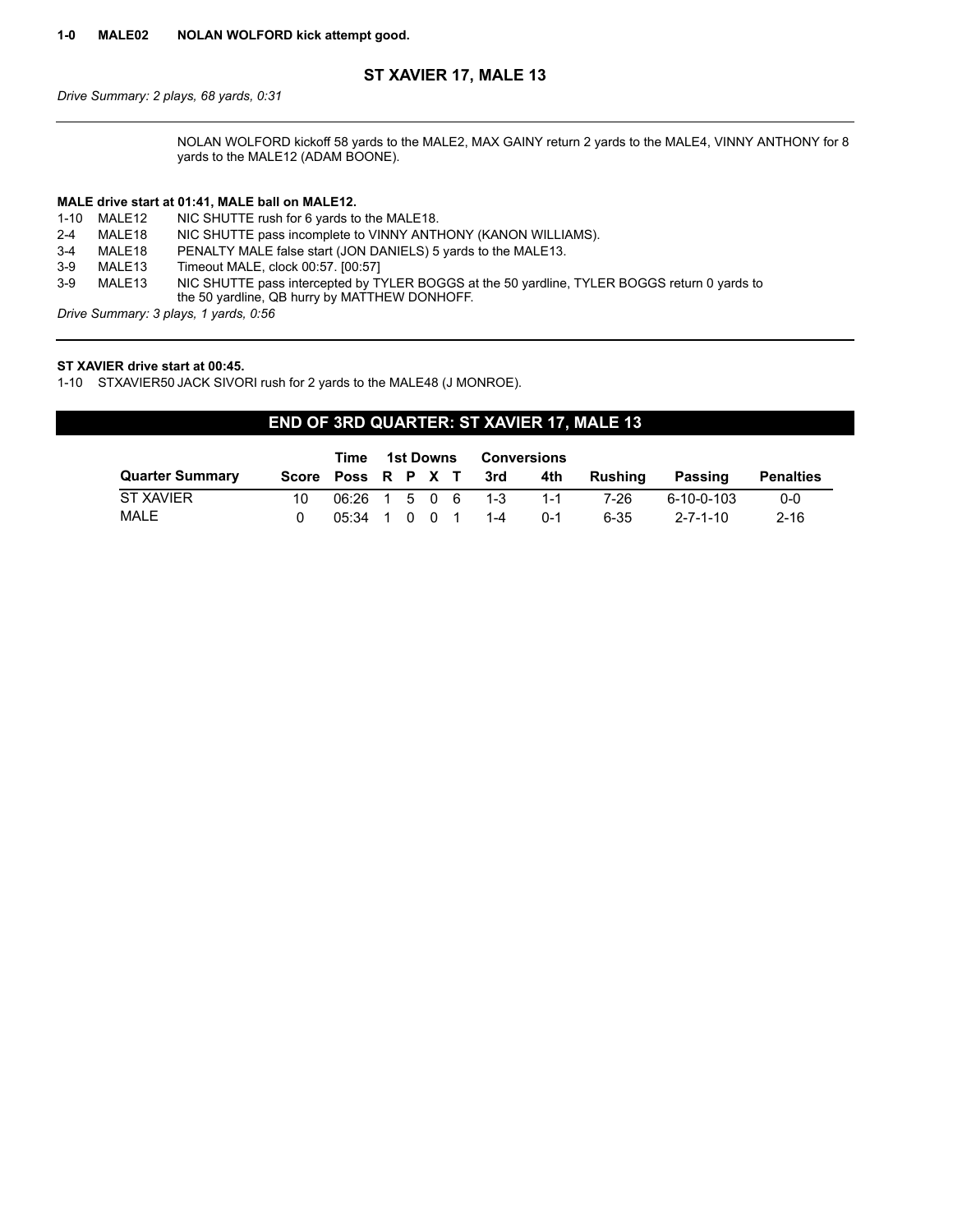# **Quickie Statistics (3rd Quarter Cumulative) ST XAVIER vs. MALE (12/4/2021 at LEXINGTON, KY)**



|                        |                 |                                                                                                                                                                |                      |                                      | <b>STXAVIER</b> | <b>MALE</b>         |                       |                     |                      |
|------------------------|-----------------|----------------------------------------------------------------------------------------------------------------------------------------------------------------|----------------------|--------------------------------------|-----------------|---------------------|-----------------------|---------------------|----------------------|
|                        |                 | Score                                                                                                                                                          |                      |                                      | 17              | 13                  |                       |                     |                      |
|                        |                 | <b>FIRST DOWNS</b>                                                                                                                                             |                      |                                      | 14              | 11                  |                       |                     |                      |
|                        |                 | <b>RUSHES-YARDS (NET)</b>                                                                                                                                      |                      |                                      | 23-38           | 24-116              |                       |                     |                      |
|                        |                 | <b>PASSING-YARDS (NET)</b>                                                                                                                                     |                      |                                      | 211             | 139                 |                       |                     |                      |
|                        |                 | Passes Att-Comp-Int                                                                                                                                            |                      |                                      | $27-18-0$       | $11 - 6 - 1$        |                       |                     |                      |
|                        |                 | TOTAL OFFENSE PLAYS-YARDS                                                                                                                                      |                      |                                      | 50-249          | 35-255<br>$1 - 0$   |                       |                     |                      |
|                        |                 | Fumble Returns-Yards<br><b>Punt Returns-Yards</b>                                                                                                              |                      |                                      | 1-0<br>$0-0$    | $0-0$               |                       |                     |                      |
|                        |                 | Kickoff Returns-Yards                                                                                                                                          |                      |                                      | $2 - 24$        | 4-67                |                       |                     |                      |
|                        |                 | Interception Returns-Yards                                                                                                                                     |                      |                                      | $1 - 0$         | $0-0$               |                       |                     |                      |
|                        |                 | Punts (Number-Avg)                                                                                                                                             |                      |                                      | $1 - 34.0$      | $1 - 24.0$          |                       |                     |                      |
|                        |                 | Fumbles-Lost                                                                                                                                                   |                      |                                      | $2 - 2$         | $4 - 2$             |                       |                     |                      |
|                        |                 | Penalties-Yards                                                                                                                                                |                      |                                      | $4 - 57$        | $3 - 21$            |                       |                     |                      |
|                        |                 | Possession Time                                                                                                                                                |                      |                                      | 20:50           | 15:10               |                       |                     |                      |
|                        |                 | <b>Third-Down Conversions</b>                                                                                                                                  |                      |                                      | 4-11            | $2 - 6$             |                       |                     |                      |
|                        |                 | Fourth-Down Conversions                                                                                                                                        |                      |                                      | $3 - 4$         | $0 - 1$             |                       |                     |                      |
| ST XAVIER              |                 |                                                                                                                                                                |                      | <b>MALE</b>                          |                 |                     |                       |                     |                      |
|                        |                 |                                                                                                                                                                |                      |                                      |                 |                     |                       |                     |                      |
| Rushing<br>JACK SIVORI |                 | No. Gain Loss Net TD Lg Avg                                                                                                                                    |                      | Rushing                              | No.             | Gain Loss Net TD Lg |                       | 0                   | Avg                  |
|                        | DON. RICHARDSON | 37<br>20<br>55<br>-18<br>1<br>3<br>$-1$<br>0<br>0<br>$\mathbf{1}$                                                                                              | 10<br>1.9<br>-1<br>0 | DANIEL SWINNEY<br>NIC SHUTTE         | 18              | 91<br>26<br>6       | 0<br>91<br>-5<br>21   | 14<br>0<br>7        | 5.1<br>3.5           |
|                        |                 |                                                                                                                                                                |                      |                                      |                 |                     |                       |                     |                      |
| Passing                |                 | C-A-I<br>Yds<br>TD                                                                                                                                             | Sack                 | Passing                              |                 | C-A-I               | TD<br>Yds             |                     | Sack                 |
| JACK SIVORI            |                 | Lg<br>18-27-0<br>211<br>42                                                                                                                                     | 0                    | <b>NIC SHUTTE</b>                    |                 | $6 - 11 - 1$        | 139<br>$\overline{c}$ | Lg<br>88            | $\Omega$             |
|                        |                 |                                                                                                                                                                |                      |                                      |                 |                     |                       |                     |                      |
| Receiving              |                 | No.<br>Yds<br>TD                                                                                                                                               | Tgt<br>Lg            | Receiving                            |                 | No.                 | Yds                   | TD<br>Tgt           |                      |
| MEKHI SMITH            |                 | 8<br>77<br>0                                                                                                                                                   | 28<br>10             | D VRBANCIC                           |                 | 3                   | 42                    |                     | $\frac{Lg}{19}$<br>4 |
|                        | JACK. CAMPISANO | 2<br>19<br>0                                                                                                                                                   | 4<br>12              | <b>VINNY ANTHONY</b>                 |                 | 1                   | 88                    | 1                   | 3<br>88              |
|                        | BENN. BOEHNLEIN | 3<br>24<br>0                                                                                                                                                   | 4<br>10              | MAX GAINY                            |                 | 2                   | 9                     | 0                   | 3<br>11              |
|                        | MICHAEL DUDDY   | 3<br>38<br>$\mathbf 1$                                                                                                                                         | 5<br>26              |                                      |                 |                     |                       |                     |                      |
|                        |                 |                                                                                                                                                                |                      |                                      |                 |                     |                       |                     |                      |
| <b>Punting</b>         |                 | Avg Lg<br>No.<br>Yds                                                                                                                                           | In20<br>ΤВ           | <b>Punting</b>                       |                 | No.<br>Yds          | Avg Lg                | In20                | TB                   |
|                        | BENN. BOEHNLEIN | 56<br>56<br>56.0<br>1                                                                                                                                          | 0                    | <b>NIC SHUTTE</b>                    |                 | 24<br>1             | 24.0                  | 24                  | 0<br>0               |
|                        | RYAN ZOELLER    | 34<br>34.0 34<br>1                                                                                                                                             | 0<br>1               | <b>LANCE GOSSETT</b>                 |                 | 17<br>1             | 17.0                  | - 17                | 0<br>0               |
| Punt Returns           |                 | No.<br>Yards<br>TD                                                                                                                                             | Lg                   | <b>Punt Returns</b>                  |                 | No.                 | Yards                 | TD                  | <u>Lg</u>            |
|                        |                 |                                                                                                                                                                |                      |                                      |                 |                     |                       |                     |                      |
| Kick Returns           |                 | No.<br>Yards                                                                                                                                                   | TD<br>Lg             | <b>Kick Returns</b>                  |                 | No.                 | Yards                 | TD                  | <u>Lg</u>            |
|                        | WILL BECKMANN   | 2<br>24                                                                                                                                                        | $\Omega$<br>12       | <b>MAX GAINY</b>                     |                 | 4                   |                       | 59<br>0             | 22                   |
|                        |                 |                                                                                                                                                                |                      |                                      |                 |                     |                       |                     |                      |
| Tackles                | BRAND. SHAFFNER | UA-A<br><b>Sacks</b><br>Total<br>6.5<br>0.0<br>6-1                                                                                                             | TFL<br>0.0           | <b>Tackles</b><br><b>NOAH THOMAS</b> |                 | UA-A<br>7-0         | Total<br>7.0          | <b>Sacks</b><br>0.0 | <b>TFL</b><br>1.0    |
|                        | JAX. PANARIELLO | 4.5<br>4-1<br>0.0                                                                                                                                              | 0.0                  | <b>DESHAUN COOPER</b>                |                 | 6-0                 | 6.0                   | 0.0                 | 0.0                  |
|                        | WILLIAM WALTERS | $2 - 1$<br>2.5<br>0.0                                                                                                                                          | 0.0                  | <b>ANTONIO HARRIS</b>                |                 | 4-1                 | 4.5                   | 0.0                 | 0.0                  |
|                        | JACKSON POMA    | $1 - 2$<br>2.0<br>0.0                                                                                                                                          | 1.0                  | <b>CHAD CARROLL</b>                  |                 | $2 - 3$             | 3.5                   | 0.0                 | 0.0                  |
|                        | TYLER BOGGS     | $2 - 0$<br>2.0<br>0.0                                                                                                                                          | 0.0                  | <b>THOMAS PRICE</b>                  |                 | $2 - 2$             | 3.0                   | 0.0                 | 0.0                  |
|                        | THOMAS TAFEL    | $2 - 0$<br>2.0<br>0.0                                                                                                                                          | 0.0                  | <b>SELAH BROWN</b>                   |                 | $2 - 2$             | 3.0                   | 0.0                 | 1.0                  |
|                        | KANON WILLIAMS  | $1 - 1$<br>1.5<br>0.0                                                                                                                                          | 0.0                  | <b>BRANDON DOBBS</b>                 |                 | $3-0$               | 3.0                   | 0.0                 | 1.0                  |
| LUKE SANER             |                 | $0 - 3$<br>1.5<br>0.0                                                                                                                                          | 0.0                  | ELIJAH MANNING                       |                 | 2-1                 | 2.5                   | 0.0                 | 0.0                  |
| Qtr                    | Time            | <b>Scoring Play</b>                                                                                                                                            |                      |                                      |                 |                     |                       | V-H                 |                      |
| 1st                    | 06:37           | MALE - VINNY ANTHONY 88 yd TD PASS from NIC SHUTTE 2-92 0:50                                                                                                   |                      |                                      |                 |                     |                       | $0 - 6$             |                      |
| 2nd                    | 08:15<br>04:05  | STXAVIER - JACK SIVORI 2 yd TD RUSH (KICK by NOLAN WOLFORD), 10-59 4:32<br>MALE - D VRBANCIC 19 yd TD PASS from NIC SHUTTE (KICK by LANCE GOSSETT), 12-88 4:02 |                      |                                      |                 |                     |                       | $7-6$<br>$7 - 13$   |                      |
| 2nd<br>3rd             | 06:57           | STXAVIER - NOLAN WOLFORD 26 yd FG 14-55 4:59                                                                                                                   |                      |                                      |                 |                     |                       | $10 - 13$           |                      |
| 3rd                    | 01:49           | STXAVIER - MICHAEL DUDDY 26 yd TD PASS from JACK SIVORI (KICK by NOLAN WOLFORD), 2-68 0:31                                                                     |                      |                                      |                 |                     |                       | $17 - 13$           |                      |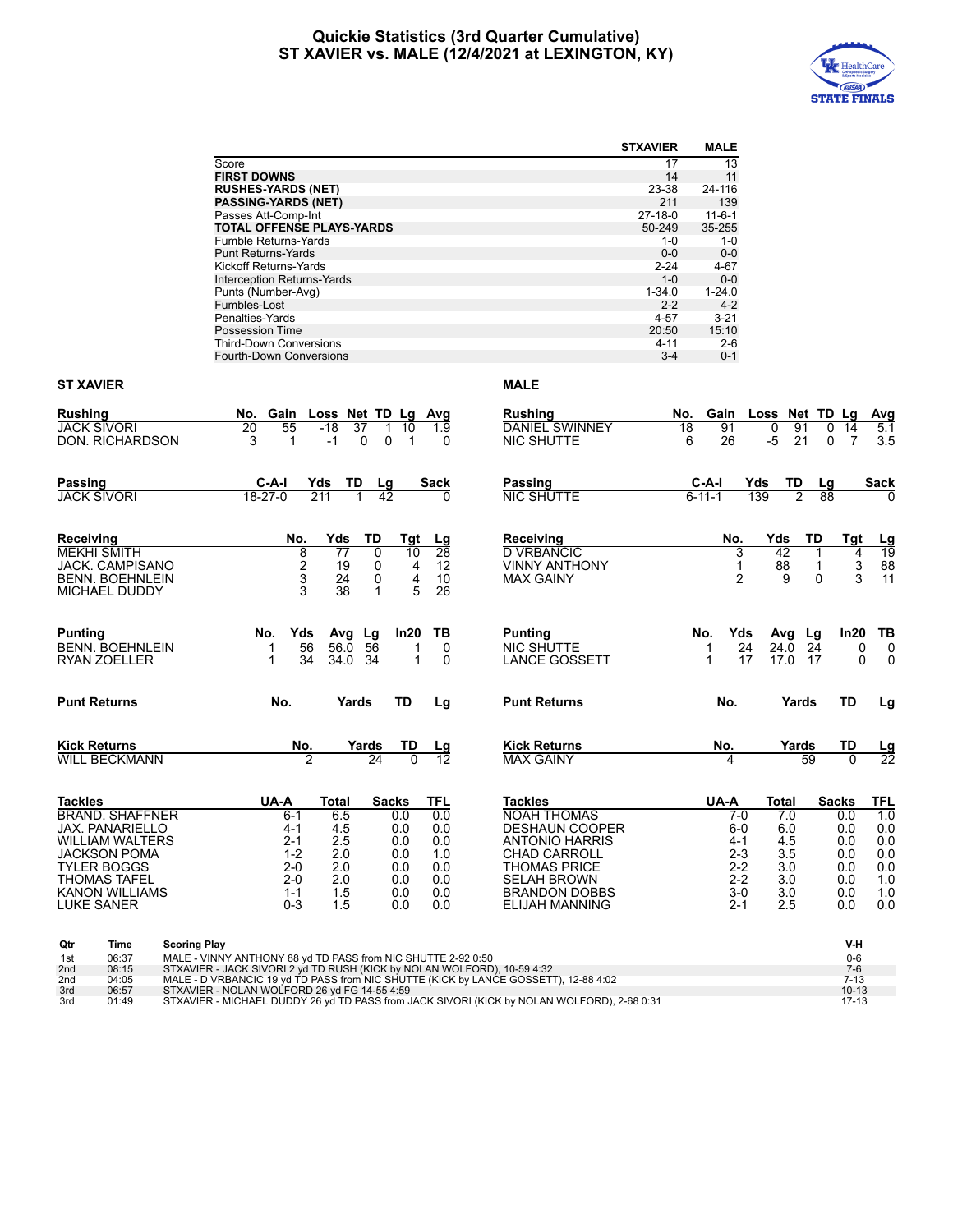# **Quickie Statistics (3rd Quarter only) ST XAVIER vs. MALE (12/4/2021 at LEXINGTON, KY)**



|                                    |                                                          |              |                              |       |                                                                                            | <b>STXAVIER</b>    | <b>MALE</b>                 |                    |                 |                         |                       |
|------------------------------------|----------------------------------------------------------|--------------|------------------------------|-------|--------------------------------------------------------------------------------------------|--------------------|-----------------------------|--------------------|-----------------|-------------------------|-----------------------|
|                                    | Score                                                    |              |                              |       |                                                                                            | 10                 | 0                           |                    |                 |                         |                       |
|                                    | <b>FIRST DOWNS</b>                                       |              |                              |       |                                                                                            | 6                  | $\mathbf{1}$                |                    |                 |                         |                       |
|                                    | <b>RUSHES-YARDS (NET)</b>                                |              |                              |       |                                                                                            | 7-26               | $6 - 35$                    |                    |                 |                         |                       |
|                                    | <b>PASSING-YARDS (NET)</b>                               |              |                              |       |                                                                                            | 103                | 10                          |                    |                 |                         |                       |
|                                    | Passes Att-Comp-Int                                      |              |                              |       |                                                                                            | $10 - 6 - 0$       | $7 - 2 - 1$                 |                    |                 |                         |                       |
|                                    | <b>TOTAL OFFENSE PLAYS-YARDS</b>                         |              |                              |       |                                                                                            | 17-129             | 13-45                       |                    |                 |                         |                       |
|                                    | Fumble Returns-Yards                                     |              |                              |       |                                                                                            | 0-0                | $1 - 0$                     |                    |                 |                         |                       |
|                                    | <b>Punt Returns-Yards</b>                                |              |                              |       |                                                                                            | $0-0$              | $0-0$                       |                    |                 |                         |                       |
|                                    | Kickoff Returns-Yards                                    |              |                              |       |                                                                                            | $1 - 12$           | $2 - 25$                    |                    |                 |                         |                       |
|                                    | Interception Returns-Yards                               |              |                              |       |                                                                                            | $1 - 0$            | $0-0$                       |                    |                 |                         |                       |
|                                    | Punts (Number-Avg)                                       |              |                              |       |                                                                                            | -0                 | $1 - 17.0$                  |                    |                 |                         |                       |
|                                    | Fumbles-Lost                                             |              |                              |       |                                                                                            | $1 - 1$            | $0-0$                       |                    |                 |                         |                       |
|                                    | Penalties-Yards                                          |              |                              |       |                                                                                            | $0-0$              | $2 - 16$                    |                    |                 |                         |                       |
|                                    | Possession Time                                          |              |                              |       |                                                                                            | 06:26              | 05:34                       |                    |                 |                         |                       |
|                                    | <b>Third-Down Conversions</b><br>Fourth-Down Conversions |              |                              |       |                                                                                            | $1 - 3$<br>$1 - 1$ | $1 - 4$<br>$0 - 1$          |                    |                 |                         |                       |
| ST XAVIER                          |                                                          |              |                              |       | <b>MALE</b>                                                                                |                    |                             |                    |                 |                         |                       |
| Rushing                            | No. Gain Loss Net TD Avg Lg                              |              |                              |       | Rushing                                                                                    | No.                | Gain                        | Loss Net TD Avg Lg |                 |                         |                       |
| JACK SIVORI                        | 26<br>6                                                  | 0<br>26      | 0                            | 43 10 | <b>DANIEL SWINNEY</b>                                                                      | 5                  | 29                          | 0                  | 29<br>0         |                         | 5.8 14                |
| DON. RICHARDSON                    | 0<br>1                                                   | -1<br>-1     | 0                            | -1    | NIC SHUTTE                                                                                 | -1                 | 6                           | 0                  | 6<br>0          | 6                       | 6                     |
| Passing                            | C-A-I                                                    | Yds<br>TD    |                              | Sack  | Passing                                                                                    |                    |                             | Yds<br>TD          |                 |                         |                       |
| JACK SIVORI                        | $6 - 10 - 0$                                             | 103          | Lg<br>$\overline{42}$        | 0     | <b>NIC SHUTTE</b>                                                                          |                    | <u>C-A-I</u><br>$2 - 7 - 1$ | $\overline{10}$    | $\frac{Lg}{12}$ |                         | Sack                  |
|                                    |                                                          |              |                              |       |                                                                                            |                    |                             |                    |                 |                         |                       |
| Receiving                          | No.                                                      | Yards<br>TD  | Tgt                          | Lg    | <b>Receiving</b>                                                                           |                    | No.                         | Yards              | TD              | Tgt                     |                       |
| MEKHI SMITH                        |                                                          | 4            | 2<br>0                       | 4     | <b>D VRBANCIC</b>                                                                          |                    |                             | 12                 | 0               | 2                       | $\frac{Lg}{12}$       |
| JACK. CAMPISANO                    | 1                                                        | 12           | 2<br>0                       | 12    | <b>VINNY ANTHONY</b>                                                                       |                    | 0                           | 0                  | 0               | $\overline{\mathbf{c}}$ |                       |
| BENN. BOEHNLEIN                    | -1                                                       | 8            | $\overline{\mathbf{c}}$<br>0 | 8     | MAX GAINY                                                                                  |                    | 1                           | -2                 | $\Omega$        | $\overline{2}$          | $-2$                  |
| MICHAEL DUDDY                      | -1                                                       | 26           | $\overline{2}$<br>1          | 26    |                                                                                            |                    |                             |                    |                 |                         |                       |
| <b>Punting</b><br>No.              | Yds<br>Avg                                               | Lng          | In20                         | ΤВ    | <b>Punting</b><br><b>LANCE GOSSETT</b>                                                     |                    | Yds<br>No.<br>17            | Avg<br>17.0        | Lng<br>17       | ln20<br>0               | <u>TB</u><br>$\Omega$ |
|                                    |                                                          |              |                              |       |                                                                                            |                    |                             |                    |                 |                         |                       |
| Punt Returns                       | No.                                                      | Yards        | TD                           | Lg    | <b>Punt Returns</b>                                                                        |                    | No.                         |                    | Yards           | TD                      | <u>Lg</u>             |
| Kick Returns                       | No.                                                      | Yards        | TD                           | Lg    | <b>Kick Returns</b>                                                                        |                    | No.                         |                    | Yards           | TD                      | Lg                    |
| WILL BECKMANN                      |                                                          | 12           |                              | 12    | <b>MAX GAINY</b>                                                                           |                    |                             |                    | 17              |                         | $\overline{15}$       |
| Tackles                            | UA-A                                                     | <b>Total</b> | Sacks                        | TFL   | Tackles                                                                                    |                    | UA-A                        | Total              |                 | <b>Sacks</b>            | <b>TFL</b>            |
| TYLER BOGGS                        | $2 - 0$                                                  | 2.0          | 0.0                          | 0.0   | <b>SELAH BROWN</b>                                                                         |                    | $2 - 0$                     | 2.0                |                 | 0.0                     | 1.0                   |
| BRAND. SHAFFNER                    | $2-0$                                                    | 2.0          | 0.0                          | 0.0   | <b>CHAD CARROLL</b>                                                                        |                    | $1 - 0$                     | 1.0                |                 | 0.0                     | 0.0                   |
| MATTHEW DONHOFF                    | $1 - 0$                                                  | 1.0          | 0.0                          | 0.0   | <b>NOAH THOMAS</b>                                                                         |                    | 1-0                         | 1.0                |                 | 0.0                     | 0.0                   |
| <b>JACKSON POMA</b>                | $1 - 0$                                                  | 1.0          | 0.0                          | 1.0   | <b>ANTONIO HARRIS</b>                                                                      |                    | $1-0$                       | 1.0                |                 | 0.0                     | 0.0                   |
| JAX. PANARIELLO                    | 1-0                                                      | 1.0          | 0.0                          | 0.0   | ELIJAH MANNING                                                                             |                    | 1-0                         | 1.0                |                 | 0.0                     | 0.0                   |
| ADAM BOONE                         | 1-0                                                      | 1.0          | 0.0                          | 0.0   | <b>DESHAUN COOPER</b>                                                                      |                    | 1-0                         | 1.0                |                 | 0.0                     | 0.0                   |
| THOMAS TAFEL                       | $1 - 0$                                                  | 1.0          | 0.0                          | 0.0   | RONALD HOWARD<br><b>KEVIN WILSON</b>                                                       |                    | $1 - 0$<br>$1 - 0$          | 1.0<br>1.0         |                 | 0.0<br>0.0              | 0.0<br>0.0            |
| <b>Scoring Play</b><br>Qtr<br>Time |                                                          |              |                              |       |                                                                                            |                    |                             |                    |                 | V-H                     |                       |
| 06:57<br>3rd                       | STXAVIER - NOLAN WOLFORD 26 yd FG 14-55 4:59             |              |                              |       |                                                                                            |                    |                             |                    |                 | $10 - 13$               |                       |
| 01:49<br>3rd                       |                                                          |              |                              |       | STXAVIER - MICHAEL DUDDY 26 yd TD PASS from JACK SIVORI (KICK by NOLAN WOLFORD), 2-68 0:31 |                    |                             |                    |                 | $17-13$                 |                       |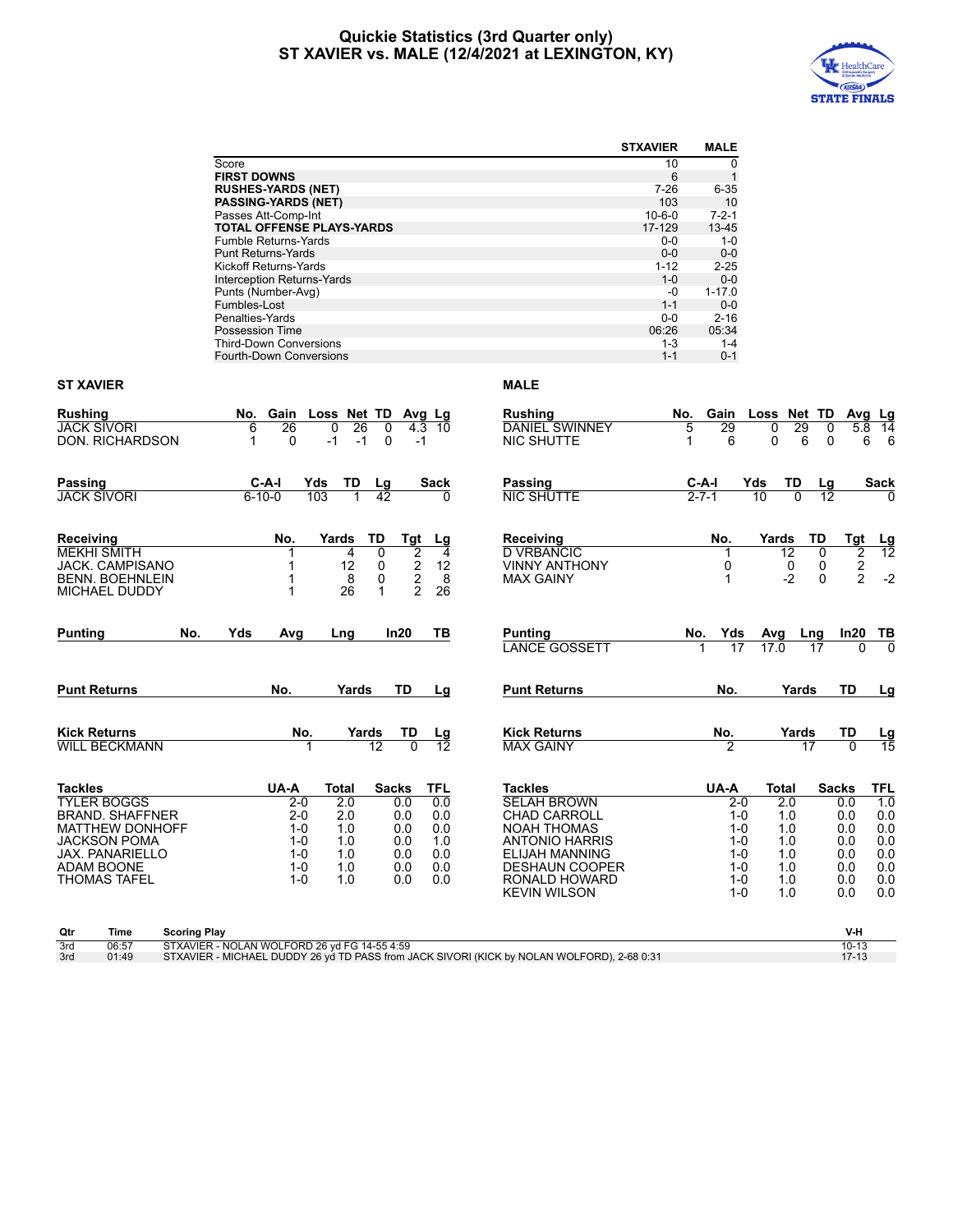# **Play-by-Play Summary (4th quarter) ST XAVIER vs. MALE (12/4/2021 at LEXINGTON, KY)**



# 2-8 MALE48 Start of 4th quarter, clock 12:00. [12:00]

2-8 MALE48 JACK SIVORI pass incomplete to MICHAEL DUDDY, dropped pass.<br>3-8 MALE48 JACK SIVORI pass incomplete to JUSTIN WALSH (CHAD CARROL

3-8 MALE48 JACK SIVORI pass incomplete to JUSTIN WALSH (CHAD CARROLL).<br>4-8 MALE48 RYAN ZOELLER punt 36 vards to the MALE12. MAX GAINY return 3 va

4-8 MALE48 RYAN ZOELLER punt 36 yards to the MALE12, MAX GAINY return 3 yards to the MALE15 (COOPER SMITH).

*Drive Summary: 3 plays, 2 yards, 1:03*

# **MALE drive start at 11:42.**

| 1-10 MALE15 | NIC SHUTTE pass complete to DANIEL SWINNEY for 17 yards to the MALE32, 1ST DOWN MALE<br>(KANON WILLIAMS; WILLIAM WALTERS).                  | P |
|-------------|---------------------------------------------------------------------------------------------------------------------------------------------|---|
| 1-10 MALE32 | DANIEL SWINNEY rush for 8 yards to the MALE40 (TYLER BOGGS).                                                                                |   |
| 2-2 MALE40  | DANIEL SWINNEY rush for 4 yards to the MALE44, 1ST DOWN MALE (BRAND, SHAFFNER).                                                             | R |
| 1-10 MALE44 | NIC SHUTTE sacked for loss of 5 yards to the MALE39 (MATTHEW DONHOFF).                                                                      |   |
| 2-15 MALE39 | NIC SHUTTE pass intercepted by MATTHEW DONHOFF at the MALE41, MATTHEW DONHOFF return<br>0 yards to the MALE41, QB hurry by BRAND. SHAFFNER. |   |
|             | Drive Summary: 5 plays, 24 yards, 2:01                                                                                                      |   |

# **ST XAVIER drive start at 09:41.**

|          | 1-10 MALE41   | JACK SIVORI pass incomplete to MEKHI SMITH.                                                              |   |
|----------|---------------|----------------------------------------------------------------------------------------------------------|---|
| $2 - 10$ | MALE41        | JACK SIVORI rush for 1 yard to the MALE40 (ELIJAH MANNING).                                              |   |
| $3-9$    | MALE40        | JACK SIVORI pass complete to ADAM BOONE for 34 yards to the MALE6, 1ST DOWN STXAVIER<br>(RONALD HOWARD). | P |
| $1 - 0$  | MALE06        | JACK SIVORI pass incomplete to MEKHI SMITH.                                                              |   |
| $2 - 0$  | <b>MALE06</b> | JACK SIVORI pass complete to MEKHI SMITH for 6 yards to the MALE0, TOUCHDOWN, clock<br>08:02.108:021     |   |
| $1 - 0$  | <b>MALE02</b> | NOLAN WOLFORD kick attempt good.                                                                         |   |

# **ST XAVIER 24, MALE 13**

*Drive Summary: 5 plays, 41 yards, 1:39*

NOLAN WOLFORD kickoff 54 yards to the MALE6, MAX GAINY return 1 yards to the MALE7 (NOLAN WOLFORD;JACK. CAMPISANO), PENALTY MALE illegal block 3 yards to the MALE4, 1st and 10, MALE ball on MALE4.

# **MALE drive start at 07:51.**

|          |             | FITZGERALD).                                                                                                        |   |
|----------|-------------|---------------------------------------------------------------------------------------------------------------------|---|
| $2 - 5$  | MALE50      | NIC SHUTTE rush for 9 yards to the STXAVIER41, 1ST DOWN MALE, out-of-bounds (JACK                                   | R |
| 1-10     | MALE45      | DANIEL SWINNEY rush for 5 yards to the 50 yardline (THOMAS TAFEL).                                                  |   |
| $3-4$    | MALE24      | NIC SHUTTE pass complete to D VRBANCIC for 21 yards to the MALE45, 1ST DOWN MALE (TYLER<br>BOGGS).                  | P |
| $2 - 10$ | MALE18      | DANIEL SWINNEY rush for 6 yards to the MALE24 (BRAND, SHAFFNER).                                                    |   |
| 1-10     | MALE18      | NIC SHUTTE pass incomplete to D VRBANCIC (JACK FITZGERALD).                                                         |   |
|          | 2-13 MALE01 | NIC SHUTTE pass complete to D VRBANCIC for 17 yards to the MALE18, 1ST DOWN MALE<br>(JACKSON POMA:MATTHEW DONHOFF). | P |
|          | 1-10 MALE04 | DANIEL SWINNEY rush for loss of 3 yards to the MALE1 (BENJAMIN MARKS).                                              |   |
|          |             |                                                                                                                     |   |

# **ST XAVIER 24, MALE 21**

*Drive Summary: 8 plays, 96 yards, 2:30*

LANCE GOSSETT kickoff 60 yards to the STXAVIER0, touchback.

# **ST XAVIER drive start at 05:18.**

1-10 STXAVIER20 JACK SIVORI rush for 1 yard to the STXAVIER21 (CHAD CARROLL).

2-9 STXAVIER21 JACK SIVORI pass complete to JACK. CAMPISANO for 10 yards to the STXAVIER31, 1ST DOWN STXAVIER (NOAH THOMAS).

1-10 STXAVIER31 JACK SIVORI pass incomplete to BENN. BOEHNLEIN.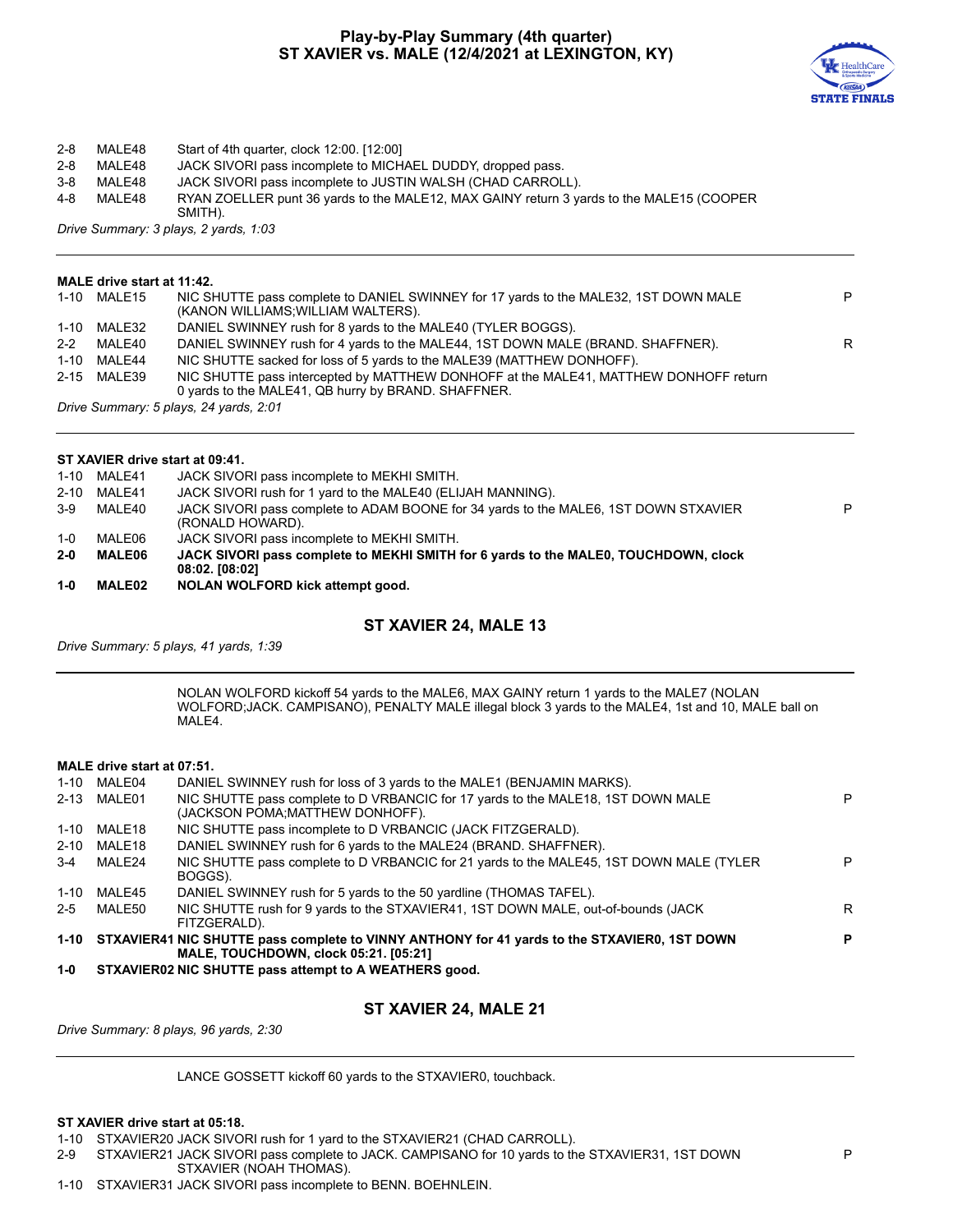| 1-0     | <b>MALE02</b> | NOLAN WOLFORD kick attempt good.                                                          |    |
|---------|---------------|-------------------------------------------------------------------------------------------|----|
|         |               | <b>TOUCHDOWN, clock 01:52. [01:52]</b>                                                    |    |
| $3 - 4$ | <b>MALE45</b> | JACK SIVORI pass complete to MEKHI SMITH for 45 yards to the MALE0, 1ST DOWN STXAVIER,    | P. |
| 3-4     | MALE45        | Timeout MALE, clock 02:00. [02:00]                                                        |    |
| $2 - 7$ | MALE48        | JACK SIVORI rush for 3 yards to the MALE45 (ELIJAH MANNING; WILLIAM SPANCER).             |    |
| $2 - 7$ | MALE48        | Timeout MALE, clock 02:07. [02:07]                                                        |    |
|         |               | 1-10 STXAVIER49 JACK SIVORI rush for 3 yards to the MALE48 (WILLIAM SPANCER).             |    |
|         |               | 1-10 STXAVIER49 Timeout ST XAVIER, clock 02:14. [02:14]                                   |    |
| $3-9$   |               | STXAVIER32 JACK SIVORI rush for 17 yards to the STXAVIER49, 1ST DOWN STXAVIER (D DUNLAP). | R  |
|         |               | 2-10 STXAVIER31 JACK SIVORI rush for 1 yard to the STXAVIER32 (ELIJAH MANNING).           |    |

# **ST XAVIER 31, MALE 21**

*Drive Summary: 8 plays, 80 yards, 3:26*

NOLAN WOLFORD kickoff 48 yards to the MALE12, VINNY ANTHONY return 17 yards to the MALE29 (KANON WILLIAMS).

# **MALE drive start at 01:46.**

|          | 1-10 MALE29 | NIC SHUTTE pass complete to DANIEL SWINNEY for 15 yards to the MALE44, 1ST DOWN MALE, out-<br>of-bounds (MEKHI SMITH).                                                                 |   |
|----------|-------------|----------------------------------------------------------------------------------------------------------------------------------------------------------------------------------------|---|
| 1-10     | MALE44      | NIC SHUTTE sacked for loss of 7 yards to the MALE37 (HOLDEN SIEBEL).                                                                                                                   |   |
| $2 - 17$ | MALE37      | LUCAS COBLER rush for 6 yards to the MALE43, out-of-bounds.                                                                                                                            |   |
|          | 3-11 MALE43 | NIC SHUTTE pass complete to VINNY ANTHONY for 8 yards to the STXAVIER49, out-of-bounds (JACK<br>FITZGERALD), PENALTY MALE ineligible downfield on pass 5 yards to the MALE38, NO PLAY. |   |
| 3-16     | MALE38      | LUCAS COBLER rush for 15 yards to the STXAVIER47 (LUKE SANER).                                                                                                                         |   |
| $4 - 1$  |             | STXAVIER47 DANIEL SWINNEY rush for 10 yards to the STXAVIER37, 1ST DOWN MALE (HOLDEN SIEBEL).                                                                                          | R |
|          |             | 1-10 STXAVIER37 NIC SHUTTE pass incomplete to D VRBANCIC (MEKHI SMITH), PENALTY MALE holding declined.                                                                                 |   |
|          |             | 2-10 STXAVIER37 End of game, clock 00:00. [00:00]                                                                                                                                      |   |
|          |             | Drive Summary: 6 plays, 34 yards, 1:46                                                                                                                                                 |   |
|          |             |                                                                                                                                                                                        |   |

# **FINAL SCORE - : ST XAVIER 31, MALE 21**

|                        | Time                  |  | 1st Downs | <b>Conversions</b>         |      |         |                   |           |
|------------------------|-----------------------|--|-----------|----------------------------|------|---------|-------------------|-----------|
| <b>Quarter Summary</b> |                       |  |           | Score Poss R P X T 3rd 4th |      | Rushina | Passing           | Penalties |
| ST XAVIER              | $0.5:26$ 1 3 0 4 3 -4 |  |           |                            | ი-ი  | 6-26    | $4 - 9 - 0 - 95$  | $0 - 0$   |
| MALE                   | 06:34 3 5 0 8 1-2     |  |           |                            | -1-1 | 11-48   | $5 - 8 - 1 - 111$ | $2 - 8$   |